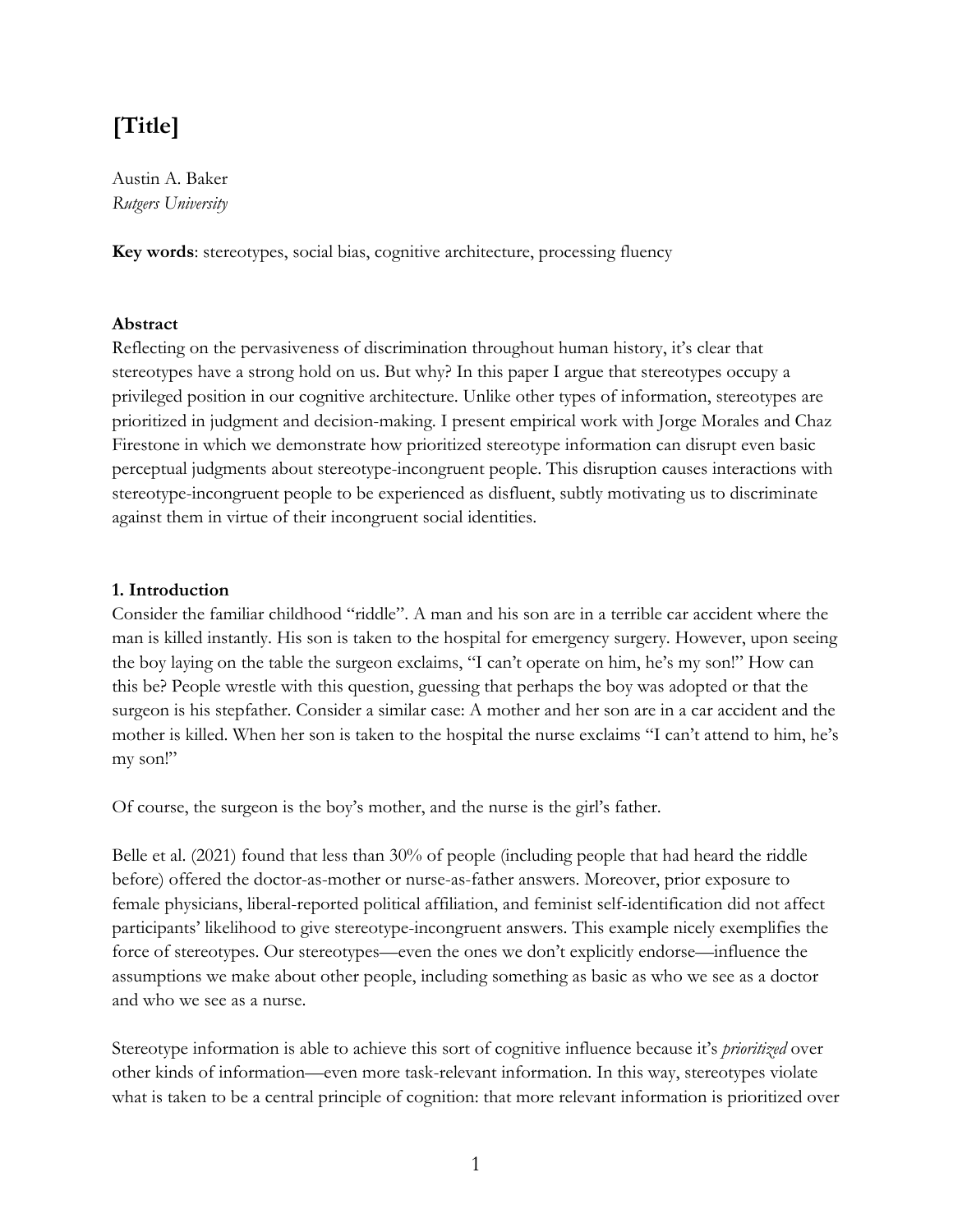less relevant information in reasoning and decision-making. I discuss this 'Relevance Principle' in section two. In section three I present my own empirical work which suggests that prioritized stereotype information can impair low-level *perceptual* judgments about stereotype-incongruent people. I conclude by discussing a particularly alarming implication of these findings: stereotype prioritization may cause us to experience even seemingly benign interactions with stereotypeincongruent people as disfluent and uncomfortable. Appreciating the way stereotype congruence effects even basic cognitive processing can help us better understand why people prefer to interact with stereotype-congruent people (e.g., choosing to see male doctors)—these interactions are experienced as especially fluent, which we erroneously interpret as evidence of competence and trustworthiness. In this way stereotype prioritization can shed novel light on subtle but pervasive patterns of discrimination.

Stereotypes fall under the larger umbrella of *social bias*, which is typically broken down into three subcomponents (Eagly & Chaiken 1998; Petty & Wegener 1998; Dovidio et al. 2010): (1) a *prejudice* is an *affective* attitude towards a social group (e.g., not liking a certain group), (2) a *stereotype* is a *cognitive* attitude, which associates a social group with a particular (often negative) characteristic (e.g., believing a certain group of people are lazy), and (3) *discrimination* is a pattern of motivated *behavior* toward a group (e.g., avoiding engagement with a certain group of people).<sup>1</sup> We see stereotypes emerge early in development. For example, by the age of 2 children start acquiring gender role stereotypes—e.g., 'boys grow up to be doctors', 'girls like princesses', etc. (Bauer 1993; Ruble et al. 2006; Wilbourn & Kee 2010). And between the ages of 2 and 6 children start to more rigidly apply patterns of gender stereotypic thinking—e.g., 'he shouldn't be a nurse', 'she can't like trucks', etc. (Trautner et al. 2003). $^{2}$ 

Stereotypes can thus be understood as complex cognitive schemas made up of implicit and explicit attitudes related to a social group and its members (Hilton & von Hippel 1996; Valian 1998; 2005). The contents of stereotypes vary widely and can include information about the social roles members of a stereotyped group occupy, physical and psychological characteristics of group members, and hierarchical relationships within or between groups—e.g., women are judged to be less likely to succeed in intellectually demanding tasks than similarly capable men (Bian, Leslie, & Cimpian 2018),

<sup>&</sup>lt;sup>1</sup> A terminological note: when social psychologists claim that prejudices are affective and stereotypes are cognitive, they typically aren't meaning to claim that prejudices are non-conceptual and that stereotypes can't have affective valence. For example, it's been argued that prejudicial attitudes can have conceptual content (Jackson 2020) and that stereotype beliefs can be associated with positive or negative valences (Schröder et al. 2013).

<sup>2</sup> Why do stereotypes emerge so early in development? One might be inclined to assume that young children form stereotypes by tracking statistical regularities in their environments. For example, maybe the children just encounter more male doctors and thus come to stereotype doctors as men. However, the dominant view is social psychology is that stereotypes are—almost entirely—false and in so far as there's a 'kernel of truth' in a stereotype it's very small (Schneider 2004; Jude & Park 1993; for an opposing view see Jussim et al. 2016). It's also interesting that we see the 'men are doctors' stereotype emerges so early in development given that most pediatricians are women (American Academy of Pediatrics, 2019). This means that many children are stereotyping doctors as men while having never actually met a male doctor. Of course, stereotypes have to be learned somewhere, so it's certainly true that the children are tracking *something* (perhaps conversations with caregivers or representations in the media). But there are still big open questions as to where exactly stereotype information is coming from in socialization.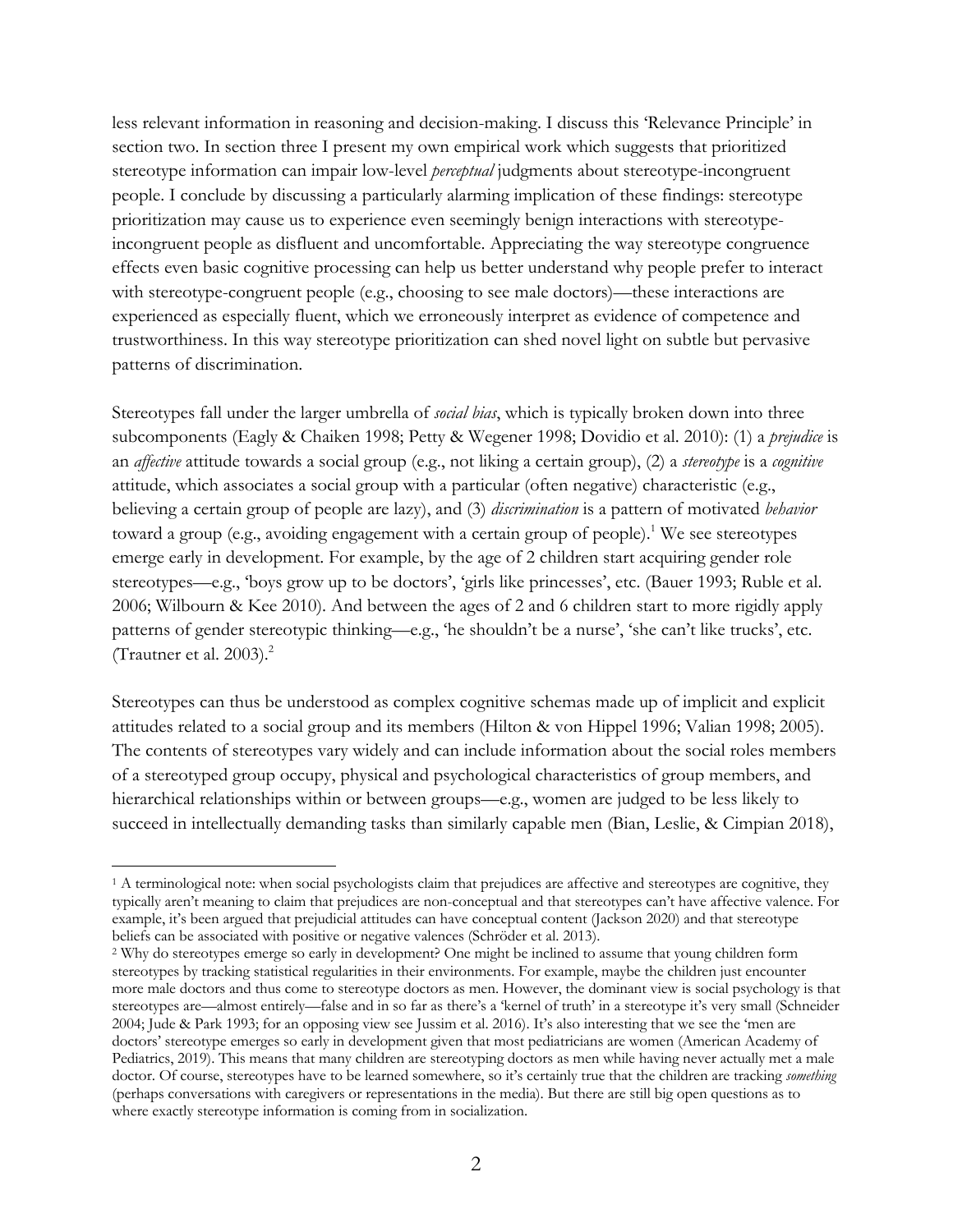young black men are perceived to be larger and more physically threatening than similarly sized young white men (Wilson, Hugenberg, & Rule 2018), and disabled people are considered to be less productive in the workplace than similarly productive nondisabled people (Aidan & McCarthy 2014).

The existent literature on stereotypes has focused almost entirely on demonstrating how some particular stereotype (e.g., 'black men are threatening') impacts some particular judgment (e.g., how threatening black men are judged to be). However, questions about the cognitive mechanisms that support stereotyping have received less attention. Because of this, a number of important questions relating to the *scope* of stereotyping remain unanswered—e.g., what triggers the activation of stereotypes and what sorts of judgments can be shaped by stereotypes? "Clear scientific progress toward understanding stereotyping and prejudice," Cox and Devine argue, "requires a clear understanding of the cognitive architecture that underlies stereotypes" (2015). The goal of this paper is to make progress on these questions about cognitive architecture. Drawing on empirical and theoretical considerations, I seek to illuminate the relationship between stereotyping and judgment—specifically, the way stereotyping on affects basic perceptual judgments.

#### **2. Relevance and Stereotyping**

Fiske and Taylor famously argued that humans are "cognitive misers" (1984). Our minds are computationally limited; however, efficient decision-making requires quick and accurate processing. Because of this, our cognitive architecture is organized so as to minimize computationally costly operations as much as possible. In this paper I want to focus on a very basic component of miserly cognition: what information is prioritized in reasoning and judgment.

The totality of our impressions, beliefs, concepts, and memories cannot be activated and retrieved at all times (I use the "information" label to refer to these mental entities collectively). At any moment we have at our cognitive disposal many more external inputs (i.e., sights, sounds, smells, etc.) and internal inputs (i.e., beliefs and memories) than we are able to process and utilize in reasoning and action. Given these limitations, only a subset of our total store of information can be prioritized at any particular time. It's generally thought that *relevance* is the criterion for prioritization such that more relevant information is prioritized over less relevant information. Sperber and Wilson characterize cognitive relevance (2004, my emphasis):

An input (a sight, a sound, an utterance, a memory) is relevant to an individual when it connects with background information he has available to yield conclusions that matter to him: say, by answering a question he had in mind, improving his knowledge on a certain topic, settling a doubt, confirming a suspicion, or correcting a mistaken impression.

Though relevance is (notoriously) difficult to define, this sketch will be sufficient for the purposes of the present discussion. We can thus think of a piece of information *i* as being relevant to a cognitive task *t* if retrieving and deploying *i* would—given information the agent has—positively contribute to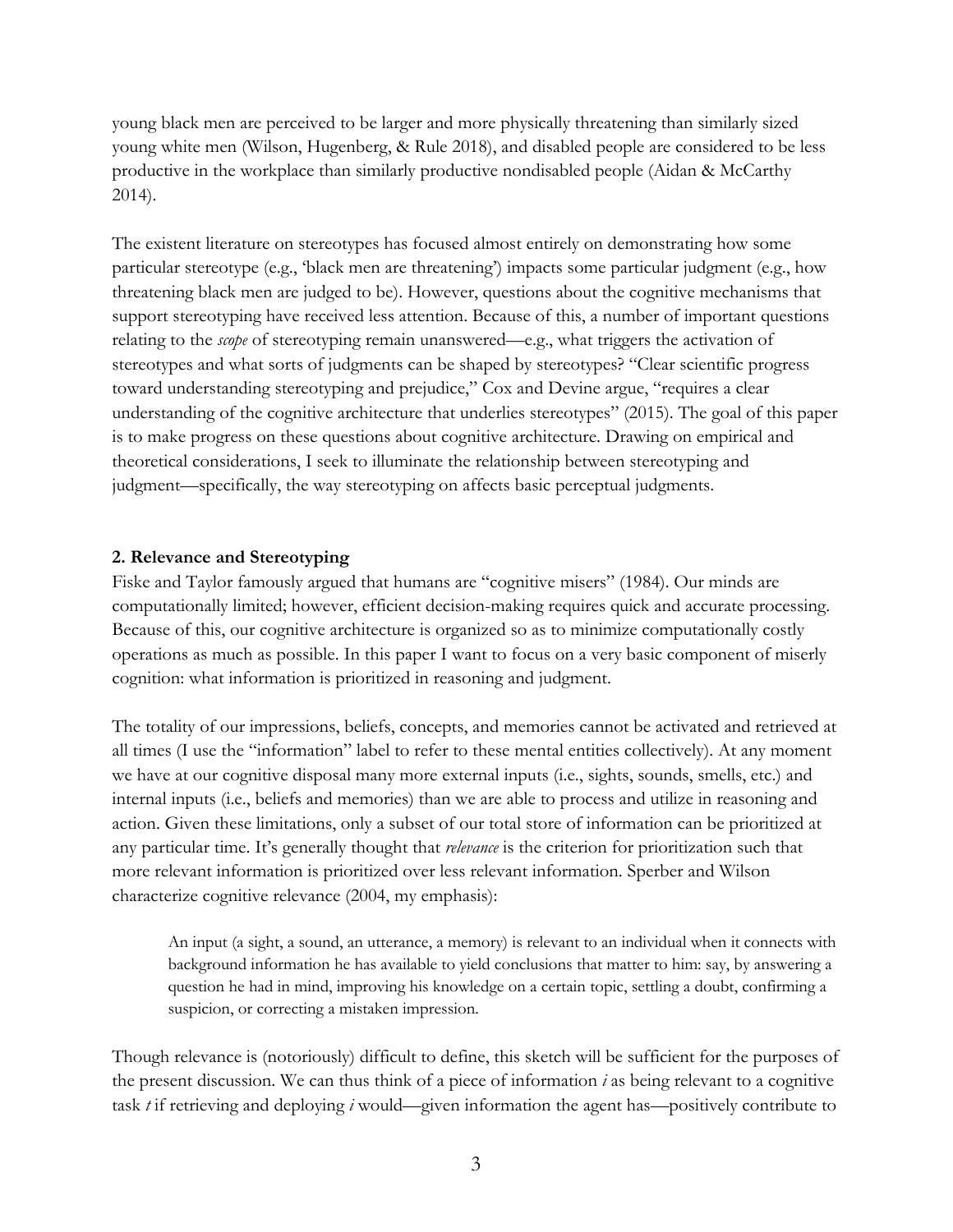*t* (of course, positive contribution towards *t* given the information the agent has doesn't mean the agent *in fact* successfully performs *t* 3 ). We can also talk about relevance in terms of comparisons: one piece of information  $i_1$  is more relevant to a task  $t$  than another piece of information  $i_2$  if deploying  $i_1$ would positively contribute to *t* to a greater degree than deploying *i*2. And finally, a piece of information *i* is *irrelevant* to a task *t* if *i* either doesn't positively contribute to *t* or hinders performance of *t*.

What does it say about our cognitive architecture that we prioritize relevant information in cognitive processing? In one sense, not having unrestricted access to all of our stored information at all times is limiting. Computing over only relevant subsets of information means that we fall short of ideal rationality (see Simon 1957 and Kahneman 2003 on bounded rationality). However, because relevant information helps us execute tasks we care about, prioritizing information according to relevance efficiently facilitates accurate and tractable cognitive processing given our significant computational limitations. In fact, this has been thought to be a defining feature of human cognition, which has proven difficult to successfully emulate within artificial intelligence (see Fodor 1983, 1987, and Dennett 1978 on the Frame Problem).

This idea that relevant information is prioritized in cognitive tasks figures prominently in the literature on perception (Carrasco 2011), priming (Sperber et al., 1979), language (Attardo 2016), face processing (Bublatzky et al. 2017), emotion recognition (Brosch & Sharma 2005), and in-group dynamics (Constable et al. 2019). Sperber and Wilson argue that we see extensive evidence of relevance-based prioritization because our cognitive architecture has evolved to maximize relevance as a matter of efficiency (2004):

[M]axim[ising] the relevance of the inputs one processes is simply a matter of making the most efficient use of the available processing resources. [… H]umans do have an automatic tendency to maximise relevance, not because we have a choice in the matter – we rarely do – but because of the way our cognitive systems have evolved. As a result of constant selection pressure towards increasing efficiency, the human cognitive system has developed in such a way that our perceptual mechanisms tend automatically to pick out potentially relevant stimuli, our memory retrieval mechanisms tend automatically to activate potentially relevant assumptions, and our inferential mechanisms tend spontaneously to process them in the most productive way.

<sup>3</sup> In this way the notion of relance is meant to be psychological and subjective (i.e., the relevance of information depends on what information the agent has) and therefore possible to be undermined by unknown features of the world. Information can be relevant to a task—i.e., can connect to background information the agent has in a way that positively contributes toward task performance—even if the agent is not able to perform the task successfully. If you want to know where your friend is and you are told that he's usually in his office around this time, this information is relevant to your search given what you know even if happens to be the case this afternoon that he's at a doctor's appointment. Learning that your friend is usually in his office narrows down the places he could be and thus positively contributes to the task of finding him, even if you ultimately fail to successfully locate him. Hence, what counts as a 'positive contribution' to a task will depend on what information the agent has and the task itself. But for the sake of this paper, we can set these issues aside. In all the cases I will discuss it will be clear that one piece of information contributes to the agent's task more than another, without further need to commit to a more specific notion of relevance.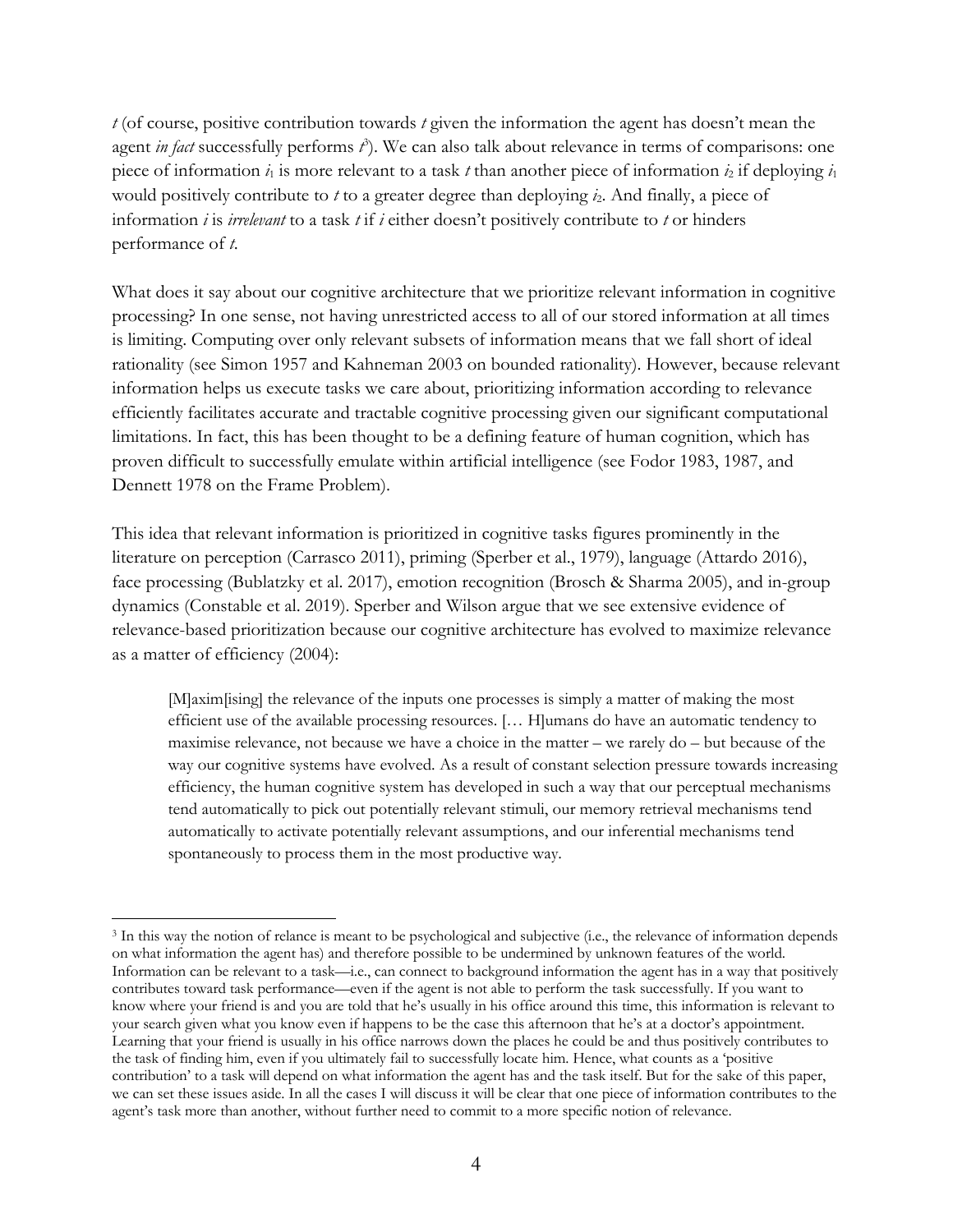Thus, we can understand relevance maximization as an evolved strategy to facilitate efficient use of our limited cognitive resources. How does this specifically manifest in our reasoning and decisionmaking? One place to look is the philosophical literature on fragmentationalism. Many of the phenomena that are cited as motivations for fragmentationalist theories of mind can be understood as involving relevance-based information prioritization (Lewis 1982; Stalnaker 1984; Egan 2008; Bendaña & Mandelbaum forthcoming). Consider an example put forth by David Lewis (1982). Lewis claimed he at one time believed the following: Nassau St. in Princeton runs East to West, the railroad line runs North to South, and Nassau St. and the railroad line are parallel to one another. How could Lewis have held three such obviously contradictory beliefs?

Fragmentationalists explain this by appeal to "mental fragments", which are information subsets of the agent's total information set. "Different fragments," Lewis asserts, "come into action in different situations, and the whole system of beliefs never manifest[s] itself all at once" (ibid, 436). Which mental fragment gets prioritized depends on the agent's situational and psychological context—e.g., what they are thinking about, what they are doing, etc. (Bendaña & Mandelbaum forthcoming). Elga and Rayo refer to these contextual factors as the agent's "elicitation condition", a "choice situation for that agent... promptling them to deploy information for a particular purpose" (forthcoming, 4-5).4 The terminology of an 'elicitation condition' can help us unpack the notion of relevance a bit further. Elicitation conditions (i.e., choice situations for agents) determine which information is relevant within a given context. Thus, an elicitation condition *e* prompts the activation of some particular mental fragment *m*, where *m* is comprised of information that is prioritized in virtue of relevance to *e*.

In the Lewis case, the elicitation condition of being asked what direction the railroad runs prioritizes a different set of relevant information than the elicitation condition of being asked the relation between Nassau St. and the railroad line. As such, Lewis is only able to recognize that his beliefs are contradictory when he's finally put in an elicitation condition that activates a mental fragment containing all three pieces of information at the same time (e.g., perhaps he's asked to draw a map of Princeton and has to label both Nassau St. and the railroad line). Hence, when it comes to judgment and decision-making, the question really shouldn't be "do you have such-and-such piece of information" (though possessing the information is obviously necessary for successful recall) but rather "are you in the right elicitation condition to prioritize such-and-such piece of information?".

Therefore, we can think of an elicitation condition as comprising the situational and psychological features of an agent's choice situation which determines what information is relevant to a decision-

<sup>4</sup> In fairness to Elga and Rayo, their account is only committed to there being *a* mapping between elicitation conditions and mental fragments such that elicitations conditions are determining which fragments get activated. All their examples suggest that mental fragments are being activated because information within the fragment is *relevant* to agents' elicitation conditions, but they don't directly address this. Fragmentationalist accounts which are more situated in the cognitive science tradition (e.g., Mandelbaum 2016; Quilty-Dunn & Mandelbaum 2018; Bendaña & Mandelbaum forthcoming) more explicitly assume that a fragment is activated because it's relevant to the agent's elicitation condition. However, I mention Elga and Rayo specifically because their term 'elicitation condition' is a helpful shorthand for the psychological and situational aspects of an agent's choice situation which determine which information fragment is activated.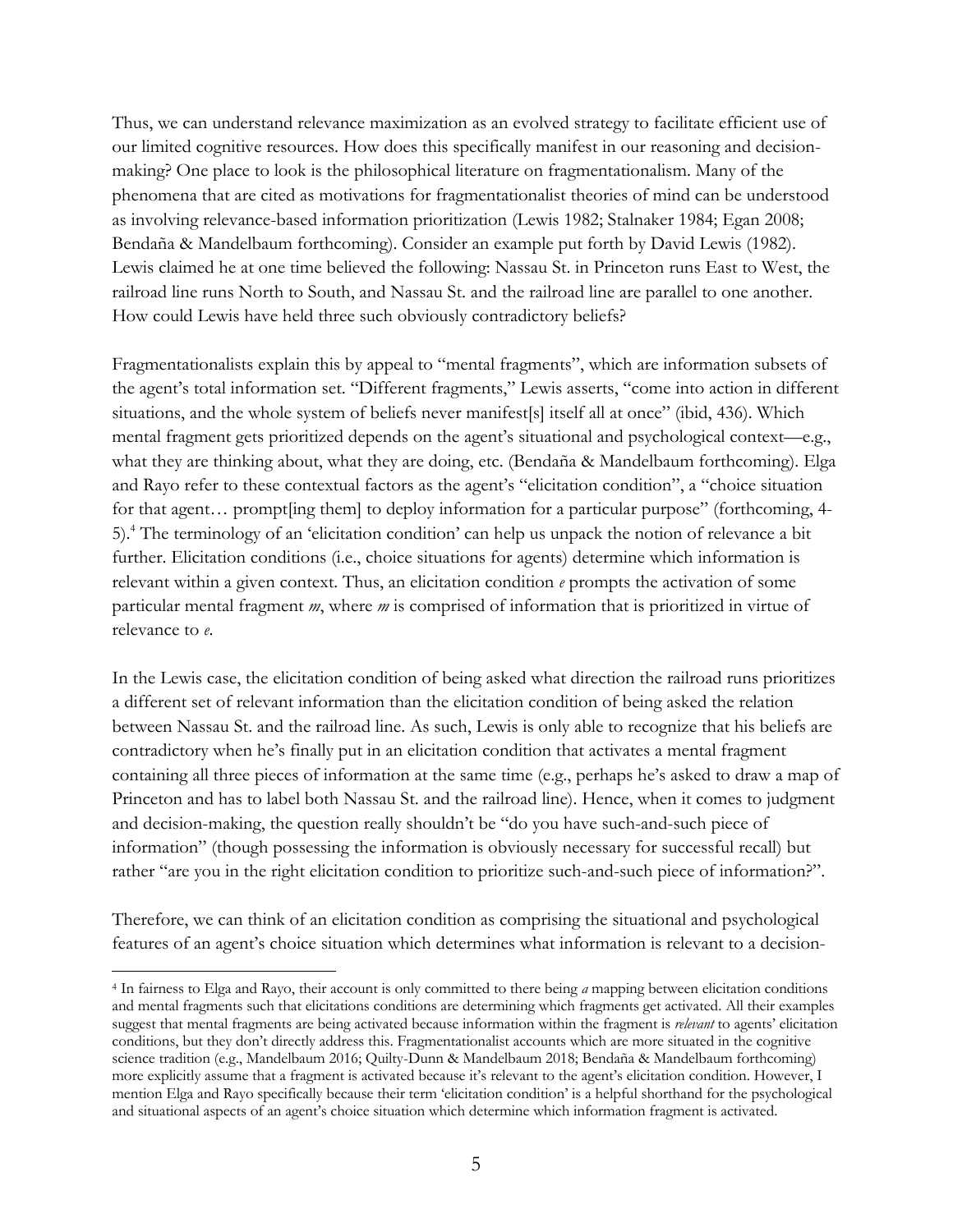making task. We can thus define relevance-based information prioritization as the 'Relevance Principle':

*Relevance Principle*: An elicitation condition *e* will cause information to be activated such that more relevant information to *e* will generally be prioritized over information which is either less relevant or irrelevant to  $e$ . That is, if information token  $i_1$  is more relevant to  $e$  than information token  $i_2$ ,  $i_1$  will be prioritized over  $i_2$  in reasoning and decision-making.<sup>5</sup>

Note that the Relevance Principle is claiming that relevant information is *generally* prioritized. The "generally" qualification is meant to acknowledge that relevance ordering might not always be perfect given our computational limitations and the competing demands of speed and accuracy in cognitive processing. Think about heuristic errors. When I overestimate the prevalence of plane crashes because I remember reading about a plane crash in the news, I am prioritizing less relevant information (i.e., one gruesome plane crash) over more relevant information I have (i.e., my knowledge about the risks involved in different modes of public transit). However, Tversky and Kahneman (1974) argue that we reason according to the availability heuristic because the heuristic *typically* prioritizes the most relevant information—it tends to be the case that the easiest information to bring to mind is the most relevant. Thus, proponents of the Relevance Principle can explain heuristics cases (where the most relevant information isn't being prioritized) in terms of computational limitations preventing our cognitive architecture from perfectly realizing the Relevance Principle.

The Relevance Principle raises a number of theoretical questions that I cannot properly address here. Most significantly: What is the precise definition of 'relevance'? And how can relevance-based prioritization be achieved in a tractable manner? While these two questions are central to the general project of understanding human cognition, the arguments in this paper will not presuppose a particular answer to them. My main goal is to establish that, given minimal assumptions about the notion of relevance, the way stereotype information is activated and deployed in reasoning does not conform to the principle that information gets prioritized in accordance with its relevance.

In the next section, I will argue that stereotypes constitute a privileged class of concepts in that they can swamp out other more relevant information in the prioritization hierarchy. I will present empirical evidence for a systematic prioritization of stereotype information (without regard to relevance), which can't be explained away (like the heuristics cases) by appeal to computational limitations. More specifically, I will be defending the following thesis:

*Stereotype prioritization*: Stereotypes constitute a privileged information class such that stereotype information  $i_{ST}$  can become activated and prioritized at the expense of non-

<sup>5</sup> The Relevance Principle here closely resembles Sperber and Wilson's 'Cognitive Principle of Relevance' (1995 and 2004). However, their principle is meant to apply to all (or most) cognitive faculties while I'm focusing on reasoning.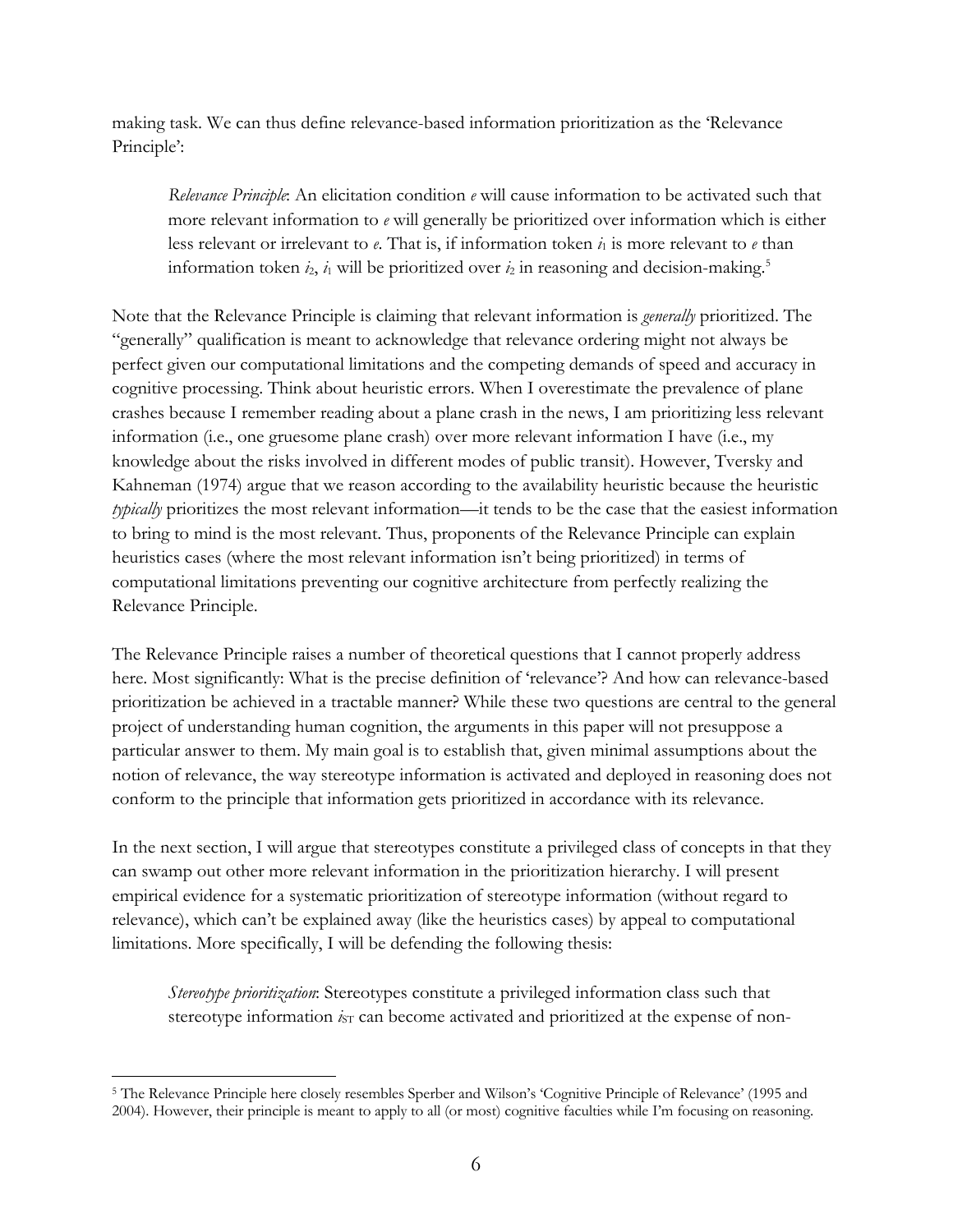stereotype information  $i_{N-ST}$  by an elicitation condition  $e$ , even when  $i_{N-ST}$  is (significantly) more relevant to  $e$  than  $i_{ST}$ .

In defending stereotype prioritization, I won't be trying to establish that the Relevance Principle is entirely mistaken. My claim is that there exists *at least* one kind of information that is not prioritized in accordance with the Relevance Principle—namely, stereotype information. This is compatible with information prioritization almost always being sensitive to relevance, as the Relevance Principle suggests. Rather than abandoning the Relevance Principle altogether, I propose that we consider the possibility that stereotype information is special with regards to information prioritization (leaving open the possibility of other kinds of information also being special in this way).

Why might stereotypes be prioritized differently from other kinds of information? While I can't give a definitive answer to this question here, I think two possible answers are worthy of mention. On one hand, stereotype information could be prioritized because the contents of stereotypes are *so* strongly reinforced by existent social and cultural power structures (Glaeser 2005; Steele, 2010; Beeghley 2015; Siegel 2017; Munton 2019; Haslanger 2019). <sup>6</sup> If this were correct, then there wouldn't be anything special about stereotype information per se—any sufficiently reinforced piece of information could violate the Relevance Principle. But perhaps most of our concepts are not as strongly reinforced as our stereotypes.<sup>7</sup>

On the other hand, it's been widely argued that many social cognition capacities are innate and that social information—from face perception, to mindreading, to sorting people into in-groups and outgroups—is processed differently than non-social information (Spelke & Kinzler 2007; Hamlin, Wynn, & Bloom 2007). There's further evidence that many of these social capacities are facilitated by processing in brain regions specifically dedicated to social information—for example, the fusiform face area for faces (Kanwisher & Yovel 2006), the right temporoparietal junction for mindreading (Saxe & Kanwisher 2003), and the medial prefrontal cortex for group distinctions (Apps et al. 2018). Thus, perhaps stereotype information is prioritized at the expense of non-social information because social information is processed differently than other types of information.

I find both the reinforcement and nativist explanations for stereotype prioritization quite compelling. However, in this paper I merely aim to demonstrate *that* stereotypes are cognitively prioritized and not explain *why* they are so prioritized.

#### **3. "You're My Doctor?": The Data**

<sup>6</sup> For more on how hierarchical power structures reinforce stereotypes see Steele (2010), Glaeser (2005), Beeghley (2015), Siegel (2017), Munton (2019), Haslanger (2019), and Ayala and Beeghly (2020).

<sup>7</sup> Of course, it could actually be that many of our concepts violate the Relevance Principle. However, given its explanatory power and widespread empirical support, we should probably expect that not *all* types of information could so flagrantly violate the Relevance Principle. It seems reasonable to assume that for information to violate the Relevance Principle it has to be special in *some* sense (e.g., be strongly reinforced, distinctively social, etc.).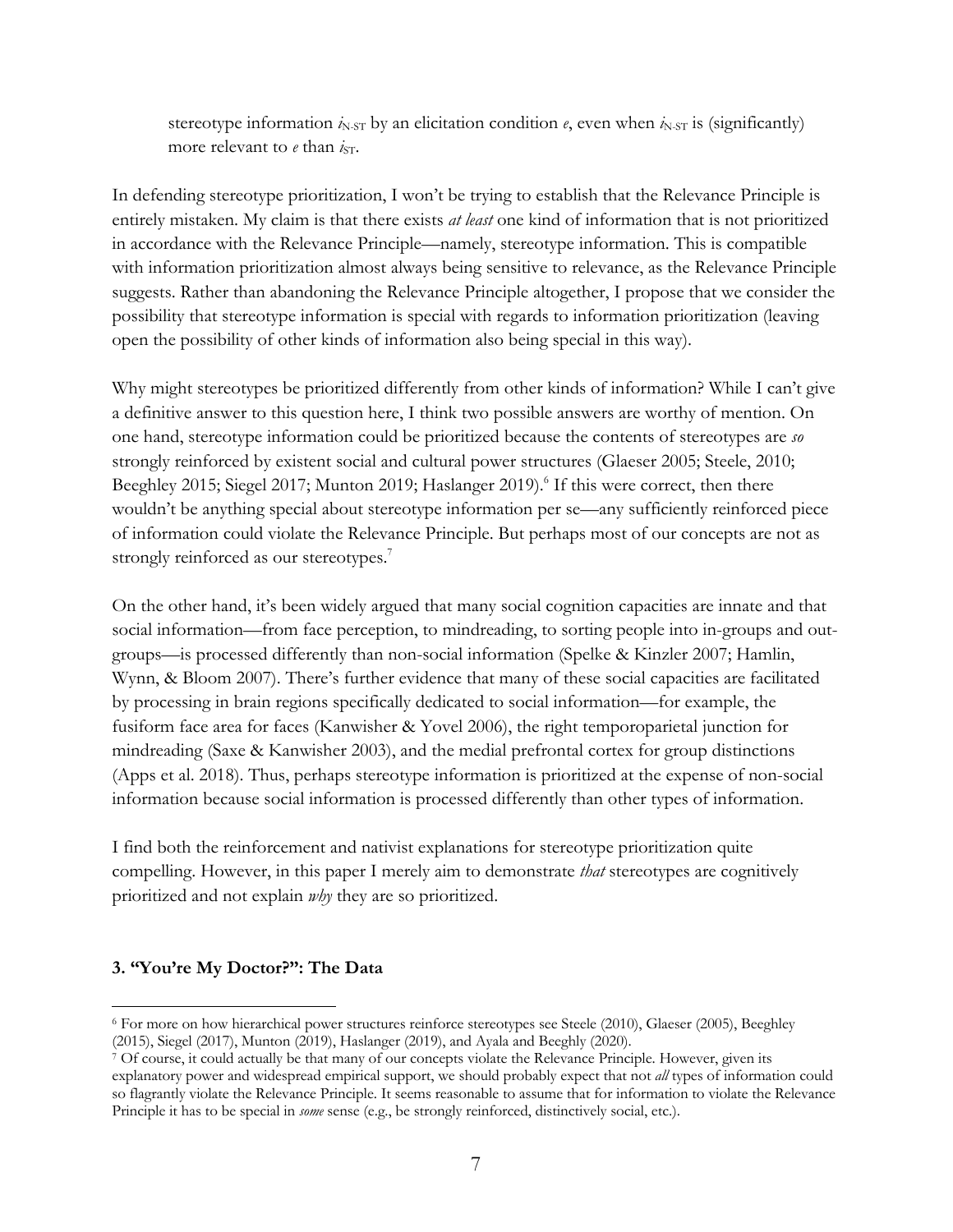Would people prioritize stereotype information even when they had much more relevant and reliable information to utilize? Jorge Morales, Chaz Firestone, and I designed a series of experiments to investigate this question. On each trial we asked participants to judge whether a person in a headshot labeled as a "doctor" or a "nurse" was facing left or right while looking at their picture. Even though we never prompt participants to attend to gender and the headshot subjects' gender was irrelevant to task performance, we wondered if participants' stereotypes about the genders of doctors and nurses would nonetheless affect their orientation judgments. Would stereotype information be prioritized at the expense of task-relevant information?

But what information *is* relevant to the task? Consider what the Relevance Principle should predict. All participants are in the same elicitation condition—perceptually judging if someone labeled as a "doctor" or "nurse" is facing left or right while looking at them. Perceptual information about the orientation of the headshot subject's shoulders is relevant to—and, in fact, wholly sufficient for successfully making the perceptual orientation judgment (i.e., to determine if someone is facing left or right you just need to looking look at their shoulders, direction of their heads, etc.). However, stereotype information about the gender of doctors and nurses is irrelevant. Recall that being relevant to a task is to positively contribute to it—stereotyping doctors as being men doesn't help you determine what direction a (male or female) doctor is facing. And moreover, even if participants' stereotype information is activated (perhaps seeing a person labeled "doctor" automatically activates gender stereotypes), stereotype information is still less relevant to the perceptual orientation task than the available perceptual information. Therefore, the Relevance Principle straightforwardly predicts that more relevant perceptual information will be prioritized over irrelevant stereotype information.

#### *3.1 Design*

We collected 60 standardized images (80x100px) of physicians from a major medical institution, half women and half men. All images had a salient facing direction (left or right, normed in a separate study) that could be manipulated by flipping the image. On each trial, the question "What's the direction of the doctor's/nurse's shoulders?" was shown for three seconds above an empty frame, before a headshot appeared (see Fig. 1 below). Participants then indicated via a keypress whether the shoulders of the headshot subject were facing left or right (1=left; 2=right) while looking at the headshot. After the keypress, the headshot disappeared and participants were asked to recall the headshot subject's profession. A version of our experiment can be found online at: https://perceptionresearch.org/stereotypes.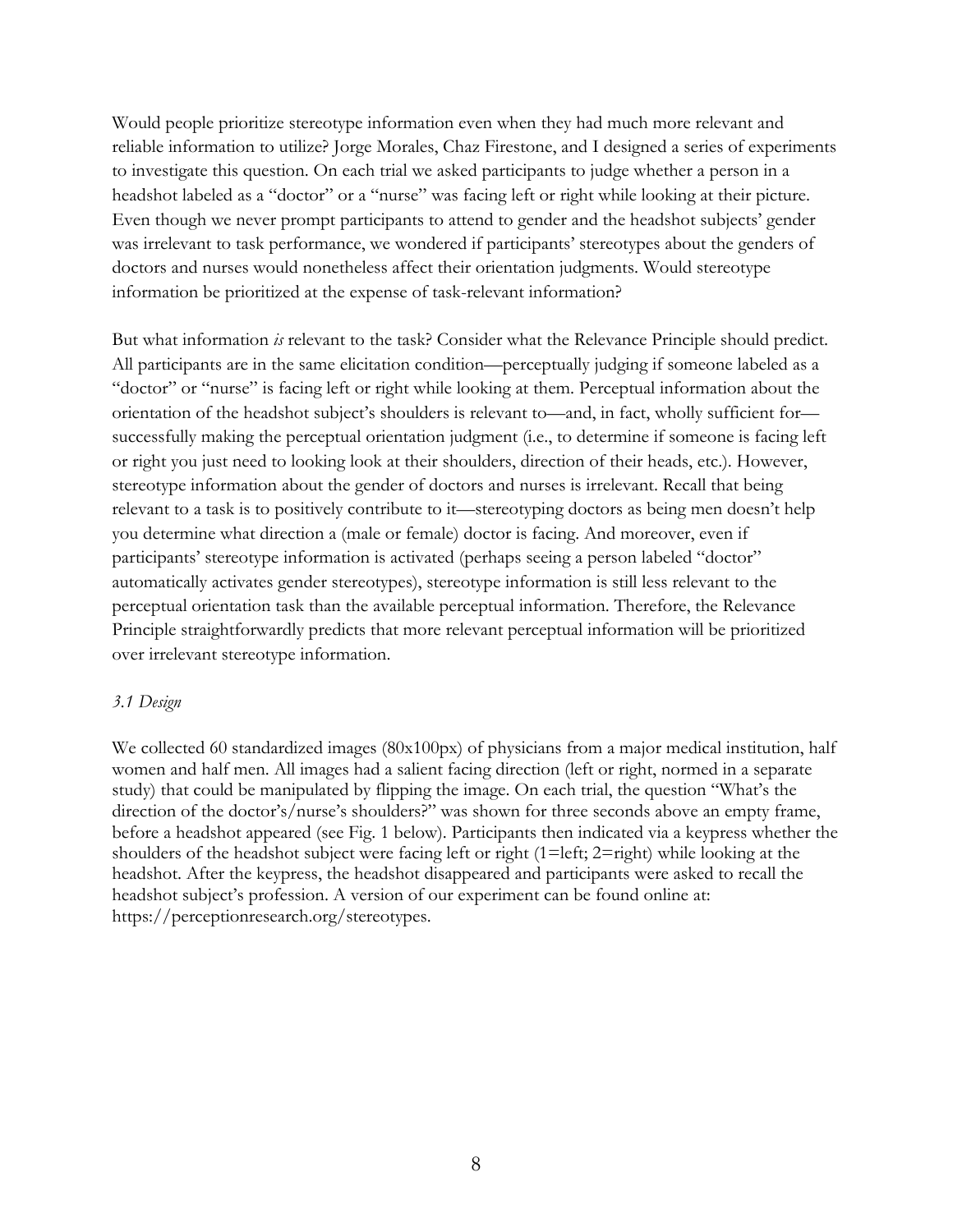

**Figure 1.** Participants saw the orientation question with the "doctor" or "nurse" profession label for three seconds before the headshot appeared (they could not respond until the image appeared). They then had two seconds to indicate the left or right orientation of the headshot subject's shoulders via a keypress while looking at the headshot. After they made the keypress, the image disappeared, and they were then asked to remember the headshot subject's profession. Image taken from Baker, Morales, and Firestone (2021) with permission.

Crucially, we introduced a learnable perceptual regularity by manipulating the headshots subjects' orientations: all "doctors" (half of whom were men and half of whom were women) faced one way, and all "nurses" (half men and half women) faced the other way. Learning and applying the perceptual regularity that professional labels predict facing directions makes task-relevant perceptual information *especially* salient—if you see the "doctor" label and expect a left-facing person, you'll be especially sensitive to particularly relevant perceptual features of the headshot subject (e.g., focusing first on the headshot subject's left side, etc.). We made sure that *only* perceptual information was relevant to the task, counterbalancing for gender across "doctors" and "nurses" (i.e., so gender was *never* relevant to headshot subjects' left or right orientation).

How do we ensure that perceptual information is more relevant to participants' left/right orientation judgments than stereotype information? Later in this section I'll argue that abstract social information (whether or not it's incidentally activated) is always irrelevant to these sorts of *basic perceptual judgments*. Whether someone's social identity coheres with a previously held stereotype is irrelevant to perceiving basic features of their person like their orientation in space and the color of their clothing (much more on these 'shallow perceptual judgments' in section 3.5). I'll argue that if information prioritization can be accurately captured by the Relevance Principle, it should be the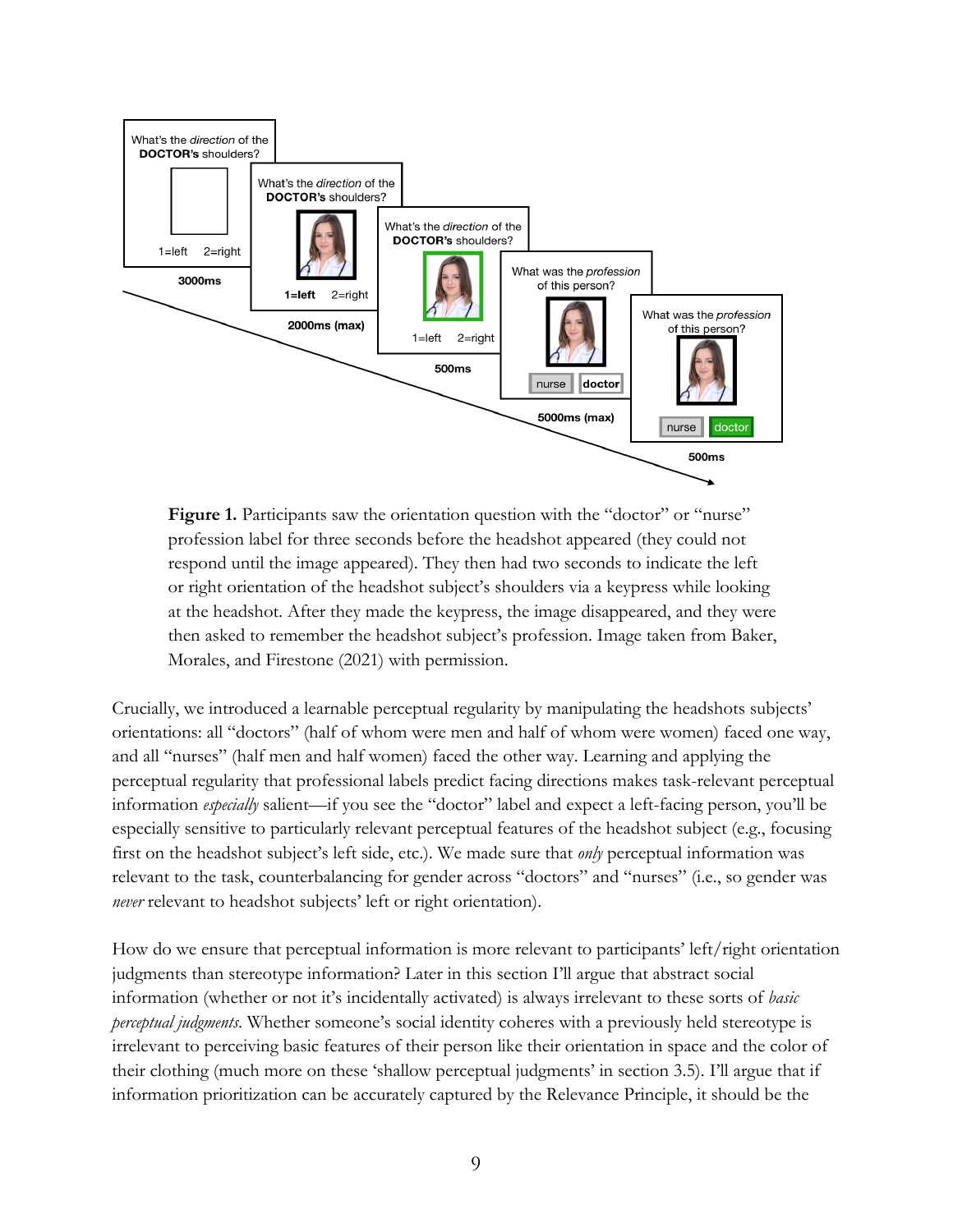case that relevant perceptual information is always prioritized in *perceptual* judgment over irrelevant non-perceptual stereotype information as a matter of efficiency, even if the agent's beliefs are such that they prioritize stereotype information (perhaps irrationally but in coherence with the Relevance Principle) in many other types of judgments. But much more on that later.

Thus, if as we predicted, irrelevant stereotype information (i.e., doctors are men and nurses are women) is prioritized over task-relevant perceptual information, participants should have difficulty applying the regularity (e.g., doctors face left and nurses face right) when judging the facing direction of stereotype-incongruent people (i.e., female doctors and male nurses). If this is the case, then irrelevant stereotype information is disrupting low-level perceptual processing at the expense of perceptual information. But if only task-relevant perceptual information is prioritized, participants should have no difficulty applying the statistical regularity to both stereotype-congruent and stereotype-incongruent people.

## *3.2 Statistical Learning*

We hypothesized that *statistical learning* might be a possible mechanism for stereotype prioritization. Statistical learning is the process by which we detect patterns and extract meaning from incoming sensory information. It involves attuning to statistical regularities by tracking transitional probabilities—i.e., the frequency of the co-occurrence of two stimuli divided by the frequency of one stimulus. In other words, perceivers become sensitive to the probability that one stimulus type will accompany or follow another, which allows for the detection of patterns.

Statistical learning is innate (or at least present from birth) and was first discovered in infant language learning. Saffran, Aslin, and Newport (1996) found that when babies are exposed to sequences of syllables, they become sensitive to statistical regularities in syllable order, allowing them to extract units of meaning from the verbal stream and eventually learn words. Statistical learning has also been observed in vision (Vickery et al. 2018), audition (Romberg & Saffran 2010), face perception (Dotsch, Hassin, & Todorov 2017), and social action (Monroy et al. 2017).

We wondered if stereotype information could disrupt the learning and application of basic statistical regularities about stereotype-incongruent people. This is why we introduced the statistically learnable regularity that ("doctor" or "nurse") profession label predicts (left or right) spatial orientation. We hypothesized that participants would have more difficulty applying the regularity to stereotypeincongruent people (i.e., female doctors and male nurses), which would suggest to us that irrelevant stereotype information was being prioritized. Furthermore, discovering that stereotypes could disrupt statistical learning processes would—given the ubiquity of statistical learning—suggest that stereotyping has a much wider scope of potential influence than has been previously appreciated.

#### *3.3 Results*

In Experiment 1 (with 100 participants) we found that participants were indeed slower to judge the orientation of stereotype-incongruent headshots (female "doctors" and male "nurses") than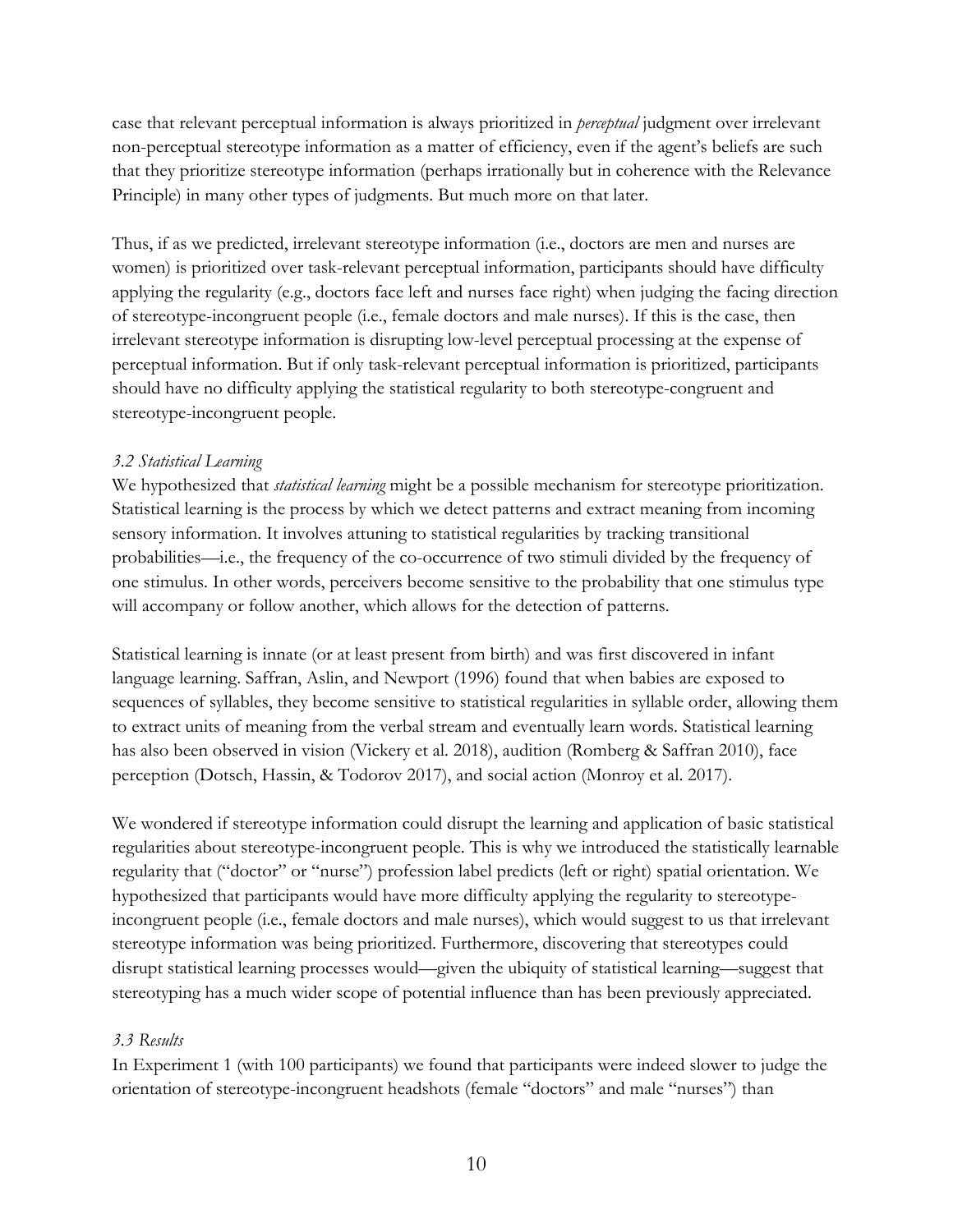stereotype-congruent headshots (male "doctors" and female "nurses"). Experiment 2 directly replicated this result with a larger sample (300 participants) and found similarly robust results.<sup>8</sup>

These findings tell us that stereotype information is being prioritized over task-relevant information in the learning and application of the perceptual regularity even though stereotype information is irrelevant to—and in fact hinders—the orientation task. The prioritization of stereotype information, then, is impairing participants' basic perceptual judgments about stereotypeincongruent people (hereafter, "the prioritization effect"). But can we really be sure that statistical learning is the mechanism of this prioritization? In other words, can we know for sure that the effect is being driven by participants having difficultly applying the learned perceptual regularity (e.g., 'doctors face left') when looking at female doctors because their stereotype that 'doctors are men' is being prioritized? Perhaps the effect is not being driven by statistical learning at all but merely by *brute surprise*—e.g., being told you'll see a nurse and then being surprised three seconds later when you see a stereotype-incongruent man.

Thus, there are two possible explanations for the prioritization effect we observe. Stereotypes are impairing participants' perceptual orientation judgments by (1) disrupting the application of the statistically learned regularity or (2) triggering brute surprise. Note that in both explanations, stereotype information is being prioritized at the expense of task-relevant perceptual information. So, whether the mechanism is statistical learning or surprise, participants are prioritizing stereotype information in a way that violates the Relevance Principle. However, in section one I set out to theoretically and empirically explore the cognitive architecture that underlies stereotyping and the relationship between stereotyping and perceptual judgment. Therefore, we ran a version of our experiment to control for the brute surprise possibility, with hopes of establishing a clearer picture of the mechanism underlying prioritization.

To tease apart learning and surprise, in Experiment 3 we repeated Experiment 2 with every aspect of the design held constant except for the statistical regularity between profession and facing direction. If we still observed the prioritization effect in the absence of the perceptual regularity, we'd know the effect doesn't depend on statistical learning and must be driven by surprise. However, if the effect disappeared in the absence of the regularity, we'd be able to conclude that statistical learning is at least necessary for facilitating stereotype prioritization.

In Experiment 3 (with 300 participants) each headshot (regardless of "doctor" or "nurse" profession label) was randomly assigned a facing direction. However, when profession didn't predict orientation, we found that the reaction time difference between stereotype-congruent and stereotype-incongruent trials completely disappears. So, in the absence of the statistically learnable

<sup>8</sup> In Experiments 1 and 2 the mean reaction times for stereotype-congruent trials and stereotype-incongruent trials were 721ms and 737ms, *t*(72)=2.31, *p*<.02 and 735ms and 750ms, *t*(201)=3.80, *p*<.0002. As part of a larger project, we've been able to replicate this effect in different versions of these experiments with over 900 participants. For more on the methods see Baker, Morales, and Firestone (2021) and see osf.io/6nhrd for our code and raw data.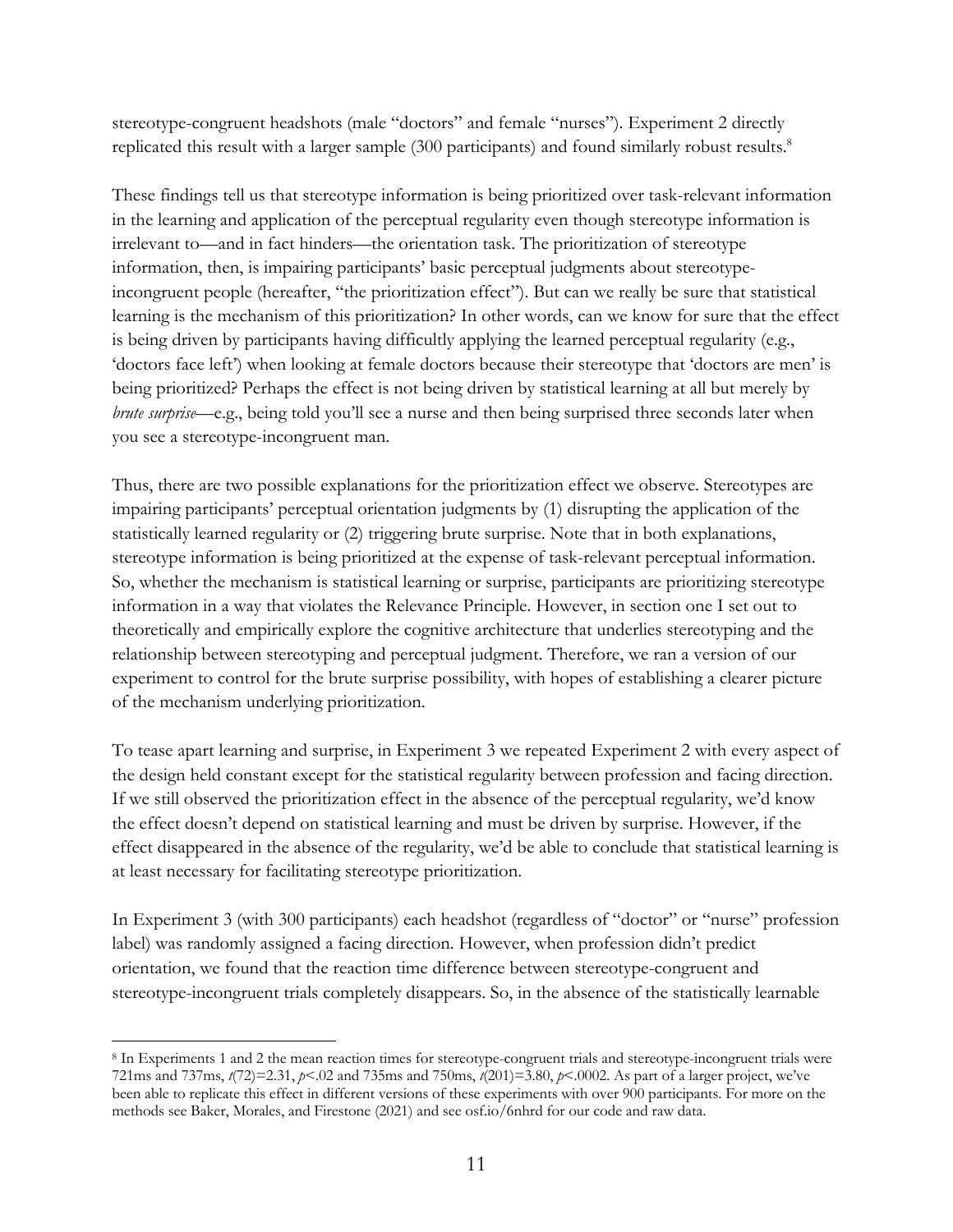regularity, stereotype information isn't being prioritized. The null result in Experiment 3 gives us a rare glimpse into the cognitive architecture of social stereotypes. Not only do we know that stereotype information in Experiments 1 and 2 is being prioritized over more relevant perceptual information such that basic perceptual judgments about stereotype-incongruent people are impaired; we know this impairment is facilitated by statistical learning processes because in the absence of the perceptual regularity the prioritization effect disappears.

## *3.4 Explaining the data*

Our findings suggest two pieces of information are doing work here. The first, which I will call 'R1' ('R' for 'rule' or 'regularity'), is the gender stereotype—doctors are men and nurses are women. The prioritization effect suggests that contrary to the Relevance Principle, the R1 stereotype *is* activated and prioritized even though R1 isn't relevant to the orientation task. The second, which I will call 'R2', is the perceptual regularity participants statistically learn during the course of our experiment doctors face one direction (e.g., left) and nurses face the other direction (e.g., right). Again, we know participants implicitly or explicitly learn R2 because the only difference in experimental design between Experiments 1 and 2 and Experiment 3 is the introduction of R2.

**R1.** (Stereotype) Doctors are men and nurses are women.

**R2.** (Learned statistical regularity) Doctors face one direction (e.g., left) and nurses face the other direction (e.g., right).

So how does R1 interfere with R2 application? Imagine being one of our participants and seeing the "doctor" label appear above an empty frame. R1 and R2 would motivate the following two expectations about the "doctor" headshot during those three seconds before it appeared: (1) the headshot subject would be a man (because, according to R1, doctors are men) and (2) the headshot subject would be facing left (because, according to R2, doctors face left). In stereotype-congruent "doctor" trials, a left facing man would appear so neither expectation would be violated. However, in stereotype-incongruent "doctor" trials, where participants expected to see a left facing *man* and instead saw a left facing *woman*, participants' expectations would be violated, creating a kind of cognitive lag which would explain the reaction time delay.

Thus, our findings suggest that stereotypes occupy our already limited cognitive resources, crowding out task-relevant information, even when stereotype information is irrelevant to—and impairs—task performance. Our gender stereotypes, then, are so closely intertwined with our doctor and nurse concepts that when we learn about doctors and nurses, we can't help but think we're learning about men and women. Stereotypes are just *that* strong and infectious.

And we shouldn't think that the danger posed by stereotype prioritization is limited to the lab. We've absorbed stereotypes about a wide range of social identities (e.g., gender, race, sexual orientation, disability, etc.), which means that a lot of people we encounter will be 'stereotypeincongruent' in some way. Our findings suggest that it's difficult to learn *anything*—even really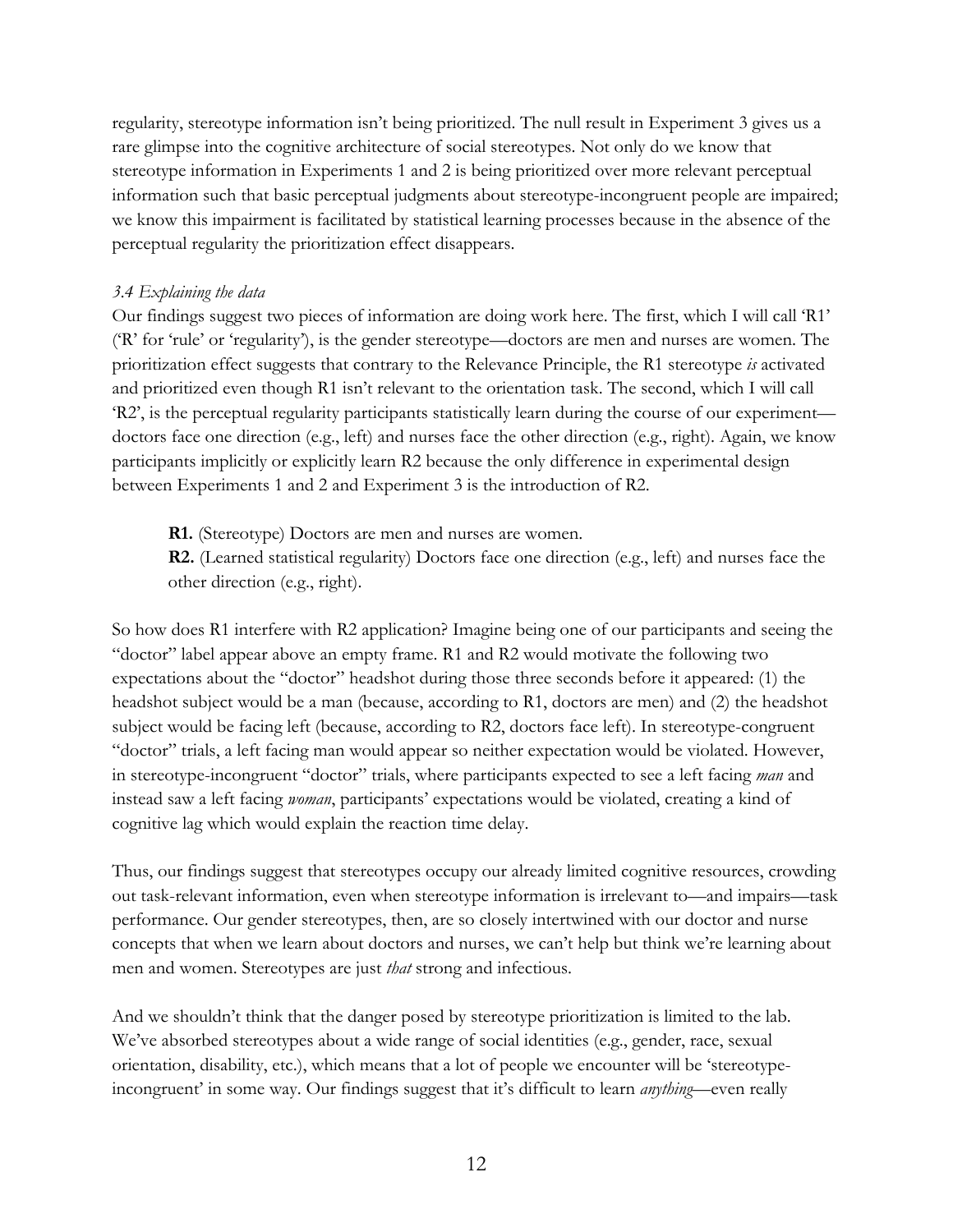*arbitrary* things—about stereotype-incongruent people without stereotype information being prioritized. I'll talk more about the consequences of stereotype prioritization in section four.

# *3.5 Shallow Perceptual Judgments*

In the examples I've given of stereotype information violating the Relevance Principle, irrelevant stereotype information is being prioritized over relevant *perceptual* information such that it is impairing agents' *perceptual* judgments. As I hinted at earlier in the section, I think it matters for my challenge to the Relevance Principle that the judgments participants are making in our experiments are perceptual.

But first, I want to flag a possible objection: because the notion of relevance we're working with is psychological and subjective, how can we be sure that—given the very biased information agents are exposed to—it's really the case that they regard stereotype information as less task-relevant than perceptual information? Afterall, stereotypes are culturally reinforced to such a degree that we might imagine that agents *do* regard stereotype information as especially relevant to all judgments, including the perceptual orientation one we elicit from them. If this were true, then our participants would be prioritizing the most relevant information after all and thus our findings would suggest conformity with the Relevance Principle.

This is where perception becomes significant (it will become clear in a moment why). I want to argue that perceptual information is more relevant than stereotype information because the judgment we elicit from participants is perceptual. But are the orientation judgments perceptual? For one, you might think the effect we find is not best explained in terms of perceptual *judgment* and but rather in terms of *perception proper*. Perhaps stereotypes are actually altering our perceptions such that stereotype-incongruent female doctors are *seen* as less left facing than male doctors. This should remind readers of the cognitive penetration debate (see Pylyshyn 1999, Firestone & Scholl 2015, and Block 2016). If stereotyping doctors as being men affects how we *perceive* female doctors, then perception isn't entirely encapsulated from cognition. This interpretation is entirely consistent with our findings and would indeed be significant.

However, while our data doesn't rule out cognitive penetration, we can alternatively think about these stereotype prioritization cases in terms of what I call *shallow perceptual judgments*—i.e., immediate judgments that are formed purely on the basis of the shallow outputs of encapsulated perception (Siegel 2017; Quilty-Dunn 2019). $^9$  These types of judgment are typically thought to be noninferential and automatic (Bonjour 1985; Lyons 2005; Egan 2008). For example, if the output of perception is an experience as of a rose being red, I will automatically and non-inferentially form a shallow perceptual judgment 'that rose is red'. Shallow perceptual judgments can eventually feed into

<sup>9</sup> This phenomenon comes packaged under different names in the philosophy literature—'perceptual beliefs,' 'perceptual judgments', 'appearance beliefs', etc. I qualify with the 'shallow' label to communicate that I'm not referring to just *any* sort of judgment based on perceptual experience. Specifically, I'm thinking basic judgments that can be roughly mapped to the outputs of perception. I also avoid the 'belief' label, because whether or not shallow perceptual judgments are beliefs will depend on what your account of belief is.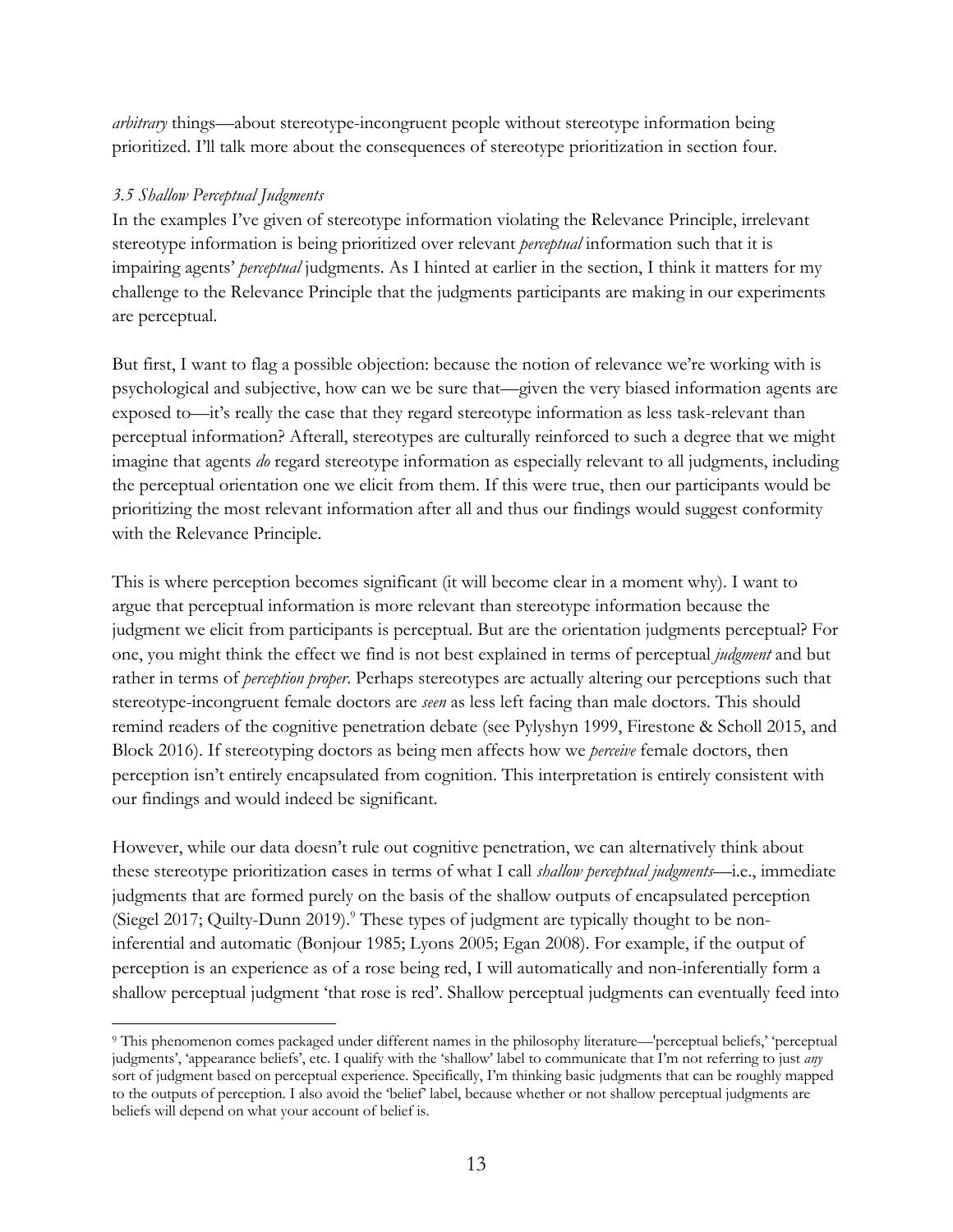more complex judgments about, for example, the aesthetic pleasantness of flower bouquets, the likelihood your spouse will think you forgot your wedding anniversary, and even perhaps something as complex as the performativity of modern romance.

Thus, if we model cognition as building towards relative complexity, shallow perceptual judgments can be thought of as the *lowest* level of cognition, which means they should be immune from the influence of more complex cognitive attitudes.<sup>10</sup> In this way, perceptual information will always be most relevant to shallow perceptual judgments, no matter how firmly held and culturally reinforced other cognitive attitudes the agent has might be. Think back to the Relevance Principle. If you're making a high-level judgment about the performativity of modern romance, a vast amount of information could be potentially relevant to that judgment and thus prioritized. However, the *only* information relevant to making the shallow perceptual judgment 'that rose is red' is having the perceptual experience as of there being a red rose. Perhaps I lament that the paradigm rose (as a signifier of romantic love) is red and desire that flower shops sell roses of different colors. Nonetheless, my abstract belief about red roses as a cultural symbol isn't relevant to judging that *this* rose is red. Why would our shallow perceptual judgments (i.e., the lowest level of cognition) be affected by abstract social categories (i.e., very high-level cognition)? If I perceive that a rose is red, then it behooves me to perceptually judge that it's red as quickly and efficiently as possible, regardless of how I feel about red roses as a symbol of romance.

Thus, thinking back to our experiments, even if participants' stereotypes are activated by "doctor" and "nurse" labels, stereotype information is not relevant to the shallow perceptual orientation judgment and thus should not be brought to bear on that judgment at the expense of relevant perceptual information by a relevance-based prioritization mechanism. This will be true for any piece of non-perceptual information and any shallow perceptual judgment. For example, the only information relevant to perceptually judging the color of someone's shirt (or the inflection of their voice, the smell of their breath, etc.) is perceptual information about color (or voice inflection, smell, etc.). That the person is a member of a group you have a strong bias against is irrelevant to your shallow perceptual color judgment. Further, bringing stereotype information to bear in shallow perceptual judgment would just expend limited processing resources that should—if our cognitive architecture is organized around the maximization of relevance—be *exclusively* used to (quickly and accurately) process relevant perceptual information. Irrelevant non-perceptual information (e.g.,

 $10$  Of course, judging 'that rose is red' builds in object identification and color identification—in judging that it's a red rose you're identifying that it's a rose and that it's red. But it's an open question as to where exactly basic object identification takes place. On one hand, it seems natural to think of object identification as post-perceptual—perception outputs a perceptual experience and then you post-perceptually identify it by applying your category information. However, at least when it comes to *basic* categories, it's been argued that some basic object identification might actually occur *within* the encapsulated perception module (Potter et al. 2014; Mandelbaum 2018). Alternatively still, perhaps rose object identification is post-perceptual but the judgment 'that rose is *red*' requires first making the post-perceptual judgment 'that *is* a rose' such that it would be incorrect to say that 'that rose is red' is at the *lowest* level of cognition. At any rate, if shallow perceptual judgments like 'that rose is red' aren't at the *absolute* lowest level of cognition, these sorts of judgments are still at a very low level and are taking as their input at most perceptual information plus some basic category and color information—no higher-order social or conceptual information.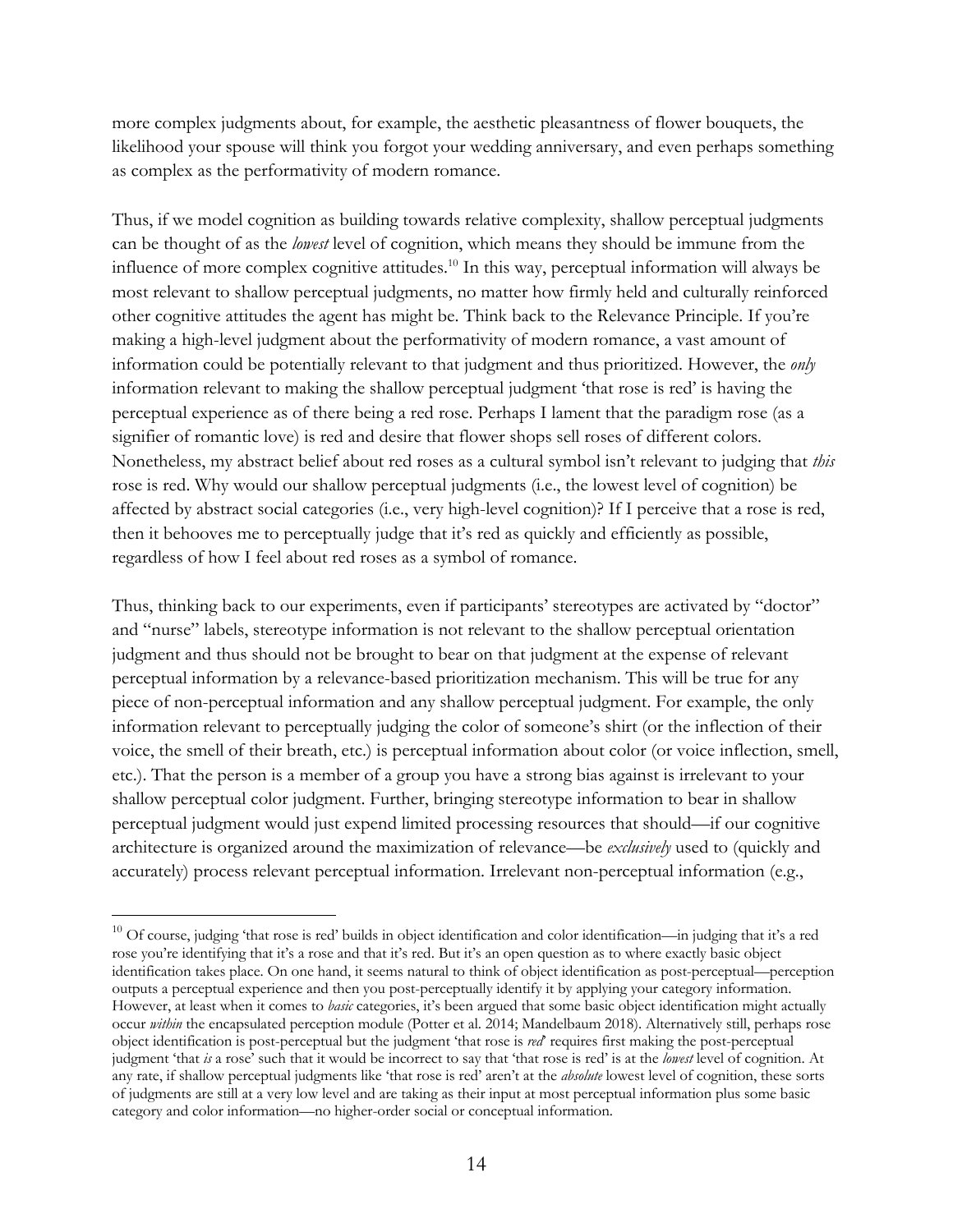stereotype information) would just tax our processing resources such that shallow perceptual judgments would be needlessly slowed down (and unlike abstract judgments about romantic performativity, efficient action and decision-making requires fast shallow perceptual judgments). A relevance-based prioritization mechanism that coheres with the Relevance Principle should thus exclude this.

Of course, it's not that stereotype information could *never* be relevant to a judgment about a perceptual property. For example, we could imagine a task in which participants were told men faced left and women faced right and then had to guess peoples' facing direction—*without* seeing their pictures or knowing their genders—based solely on seeing their profession labels. In the absence of perceptual information, stereotype information could be relevant to participants' guesses as to what direction headshot subjects might be facing (e.g., learning men face left and seeing the "doctor" label might cause you to guess that the person would be facing left because you assume if he's a doctor he must be a man).

However, in this imagined experiment participants are making a different sort of orientation judgment than participants in our actual experiments made (recall that our participants judged the facing direction of headshot subjects *while looking at their headshots*). In this imagined experiment, participants are making judgments *about* a perceptual property (i.e., guessing what direction someone would be facing) in the absence of any relevant perceptual information (i.e., without seeing them) based entirely on non-perceptual information (e.g., seeing the "doctor" label and being told that male people face left). Therefore, in the imagined experiment, participants wouldn't be making *perceptual* judgments, they would be making judgments about non-present perceptual properties. Thus, we could gerrymander experiments wherein diverse kinds of information (including social information) could be relevant to non-perceptual judgments about perceptual properties. However, in our experiments participants' orientation judgments are made on the basis of processing *present* perceptual information, which means the judgments they made were shallow and perceptual. And the only information relevant to a perceptual judgment made in the presence of corresponding perceptual information is the information outputted by perceptual processing.

However, our findings suggest that irrelevant stereotype information is being prioritized at the expense of perceptual information. This demonstrates the surprising power of prioritized stereotypes. Seeing a person and judging that they are facing left should be a straightforward shallow perceptual judgment, immune from the influence of high-level social and conceptual categories. But we demonstrate that stereotype information can seep into the bedrock of cognition, infecting even our most basic and automatic judgments. In that sense our findings make the strongest case for the cognitive priority of stereotypes: we find stereotype prioritization at the *lowest* levels of cognition where we should *least* expect it, suggesting that the influence of stereotypes could be felt anywhere.<sup>11</sup>

<sup>11</sup> Further, this violation of the Relevance Principle can't be explained in terms of computational limitations like the cognitive heuristic cases. Consider the availability heuristic again. We judge the probabilities of uncertain events according to the availability heuristic because events we can most easily bring to mind are *usually* the most relevant for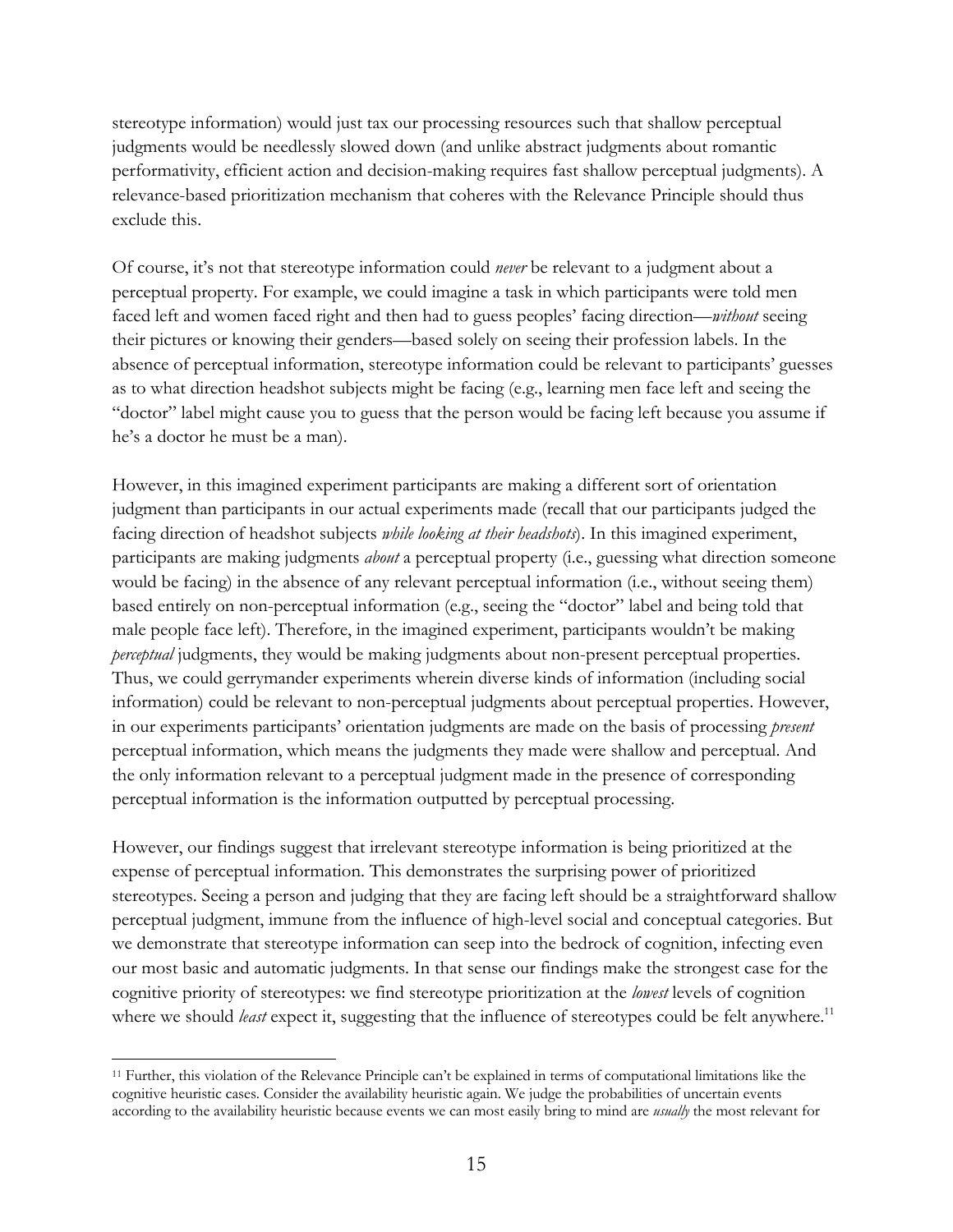## **4. Stereotypes and Processing Fluency**

I've argued that, in violation of the Relevance Principle, irrelevant stereotype information can become prioritized at the expense of task-relevant information even in our shallowest perceptual judgments. As I've hinted, prioritizing stereotype information has practical implications for discriminatory social practices. I want to conclude by gesturing at one particularly worrisome implication, which relates to *processing fluency*.

Processing fluency involves the subjective experience that accompanies relative ease of cognitive processing (Alter & Oppenheimer 2006). For example, in one of the first fluency studies Schwatz et al. (1991) asked participants to recall either 6 or 12 examples of their own assertive behavior, after which they rated their own assertiveness. People who only had to recall 6 examples rated themselves as more assertive than those who were asked to recall 12. The researchers argued that participants were using their experience of fluency as evidence of how assertive they actually were. Because the task of recalling 12 examples of assertive behavior was more difficult (and thus more disfluent) than recalling 6, those that had to recall 12 examples took their experience of disfluency as evidence that they weren't that assertive after all.

It has been since demonstrated that we use processing fluency as a cognitive heuristic for judging among other things—truth (Reber & Schwarz 1999), preferability (Isengard & Lepper 2000; Oppenheimer 2006), and fittingness (Schwartz, Bless, Strack et al. 1991). That is, we take the phenomenology associated with fluent processing to be evidence of truth, preferability, and fittingness and the phenomenology associated with disfluent processing to be evidence of the opposite.

The reaction time difference we found between stereotype-congruent and incongruent trials suggests judgments about stereotype-congruent people are processed more fluently than judgments about stereotype-incongruent people. This difference in processing fluency is significant enough that many people consciously register it. For example, totally blind to the aim of the experiment, a number of participants in a debriefing afterwards spontaneously said they noticed a phenomenological difference between stereotype-congruent and stereotype-incongruent trials. To quote one participant: "the people that look like they would be doctors are not always, and the ones you definitely think are nurses are actually doctors" (Baker, Morales, & Firestone 2021). Having to make arbitrary perceptual judgments about stereotype-incongruent people *feels* more difficult, which suggests those judgments are being processed less fluently. You can experience this for yourself by taking one of our experiments online: https://perceptionresearch.org/stereotypes.

But should we be concerned that it takes us a little longer to judge something as irrelevant as what direction a person is facing? The literature on processing fluency gives us reason to think that we

accurately estimating probability. But it's simply not the true that stereotype information is usually more relevant to shallow perceptual judgments than perceptual information.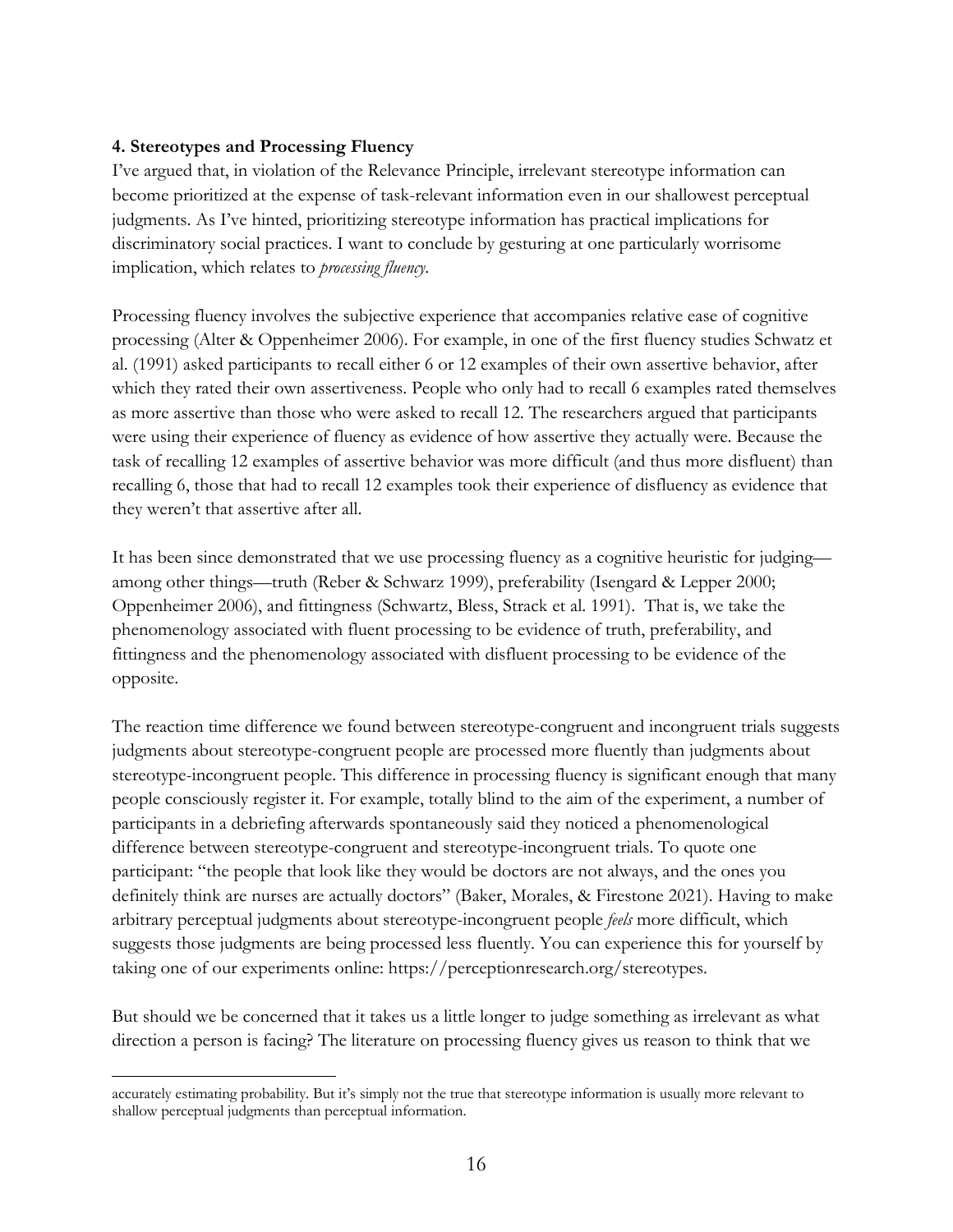should. Again, when judgments about a person are experienced as comparatively disfluent, that disfluency can get interpreted as evidence that the person is less truthful, fitting, and preferable, even if the disrupted judgment (e.g., whether someone is facing left or right; if someone is wearing plaid) is irrelevant to truth, fittingness, and preferability. For example, Reber and Schwarz (1999) found that sentences in less readable fonts were judged less true than the same sentences in more readable fonts. The cognitive effort we expend trying to decipher less readable fonts creates relative processing disfluency, which gets interpreted according to the fluency heuristic as the sentences being less truthful.<sup>12</sup> This sort of pattern suggests that experiencing processing disfluency when judging the facing direction of a stereotype-incongruent person (compared to a stereotype-congruent person) might subtly motivate us to regard them as less truthful and preferable. Thus, while it might seem unimportant that stereotypes make shallow perceptual judgments about stereotypeincongruent people comparatively disfluent, disfluency accompanying *any* judgment can trigger morally laden negative assessment.

What does all this mean for the Relevance Principle? It's important to tease apart two different things that are happening in our experiments. First, irrelevant stereotype information is being prioritized over relevant perceptual information, disrupting shallow perceptual judgments about stereotype-incongruent people. This is a straightforward violation of the Relevance Principle for reasons I laid out in the previous section. Second, when judgements about stereotype-incongruent people are disrupted, those judgments are experienced as more disfluent than judgements about stereotype-congruent people. This comparative disfluency can then subtly motivate negative evaluation of stereotype-incongruent people. But note that the fluency heuristic doesn't obviously violate the Relevance Principle (recall from section two that the Relevance Principle can accommodate for cognitive heuristics).<sup>13</sup> However, negative evaluation of stereotype-incongruent people is a direct result of stereotype prioritization violating the Relevance Principle and thus seems worthy of mention.

Where does this leave us? Stereotype prioritization makes judgments about stereotype-incongruent people disfluent, which has implications beyond the particular disrupted judgments. In fact, the principal harm of stereotype prioritization often isn't the disruption of the judgment itself—e.g., taking longer to judge what direction a stereotype-incongruent person is facing. Rather, the harm comes from the accompanying feelings of disfluency which motivate unwarranted negative assessment of the stereotype-incongruent person's character—e.g., that they aren't honest. For example, experiencing disfluency when judging a female doctor's facing direction or the color of her

<sup>&</sup>lt;sup>12</sup> Which version would you trust more?

a. There are 8.4 million in New York City.

*b. There are 8.4 million people in New York City.*

<sup>&</sup>lt;sup>13</sup> Because the fluency heuristic is a heuristic, we might assume that the Relevance Principle would be able to accommodate for it. Perhaps processing fluency is *usually* indicative of truthfulness and preferability, such that fluent information is usually *relevant* to judging truth and preferability (see Unkelbach 2006 for this sort of account). If this were true, then defenders of the Relevance Principle can argue that we reason according to the fluency heuristic because it usually prioritizes the most relevant information.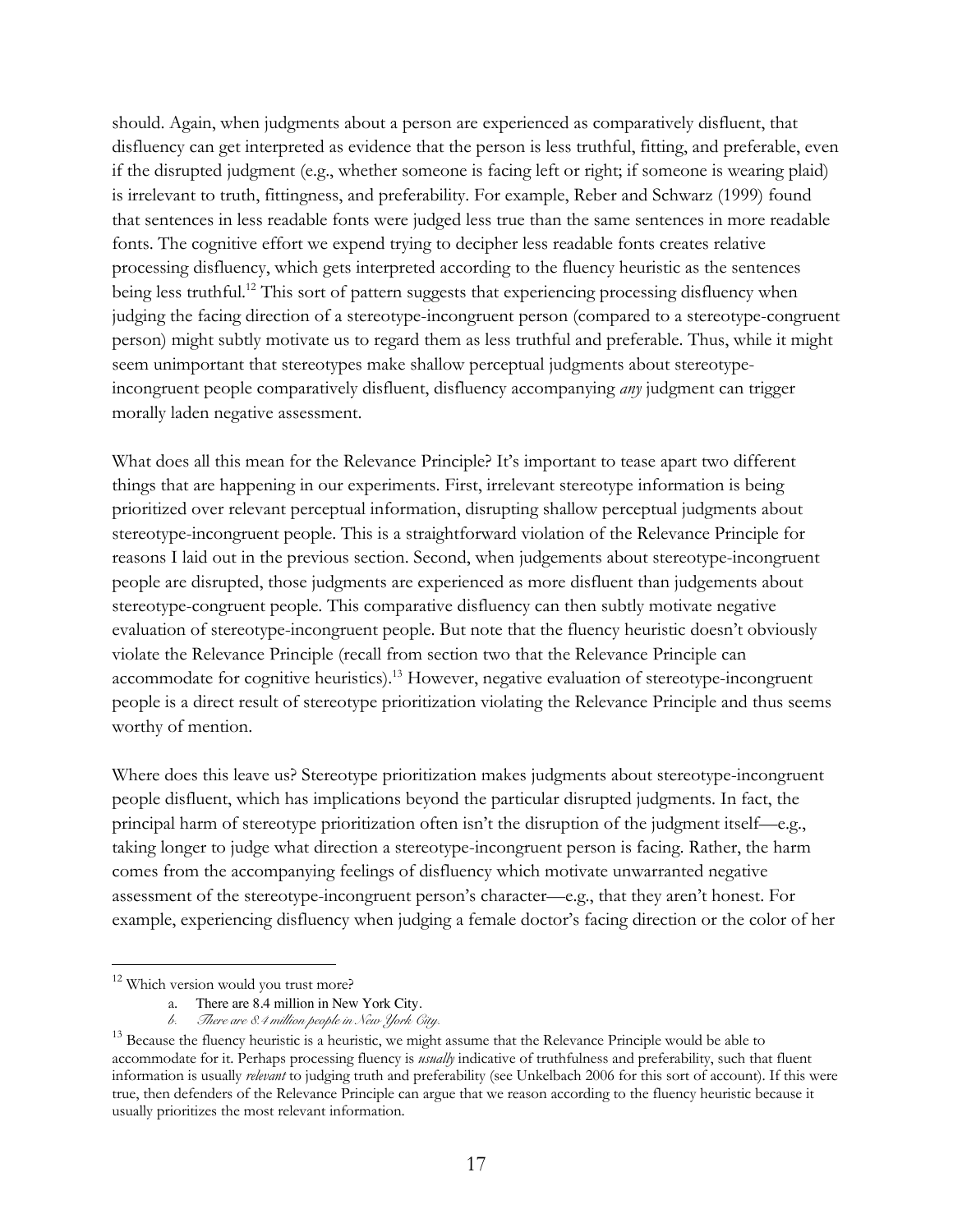shirt might make her seem less fitting in her social role. We often experience this type of disfluency as a feeling of general discomfort, which can motivate us to avoid interactions with stereotypeincongruent people altogether (e.g., "the appointment felt a little *off*, I'd just feel more comfortable going to this other [male] doctor").

Further, we tend to wrongly assume that the discomfort we experience interacting with stereotypeincongruent people isn't caused by stereotyping, especially if the judgments experienced as disfluent aren't relevant to the content of any stereotype (e.g., what direction someone is facing). Rather, the discomfort gets interpreted as something *specific* to the stereotype-incongruent person that is incidental to their stereotype-incongruent identity (e.g., "we're not a good personal fit"; "she just doesn't seem as knowledgeable", etc.). Therefore, while we consciously register that individual stereotype-incongruent people make us feel less comfortable and seem less trustworthy than individual stereotype-congruent people, we often fail to consider that these "individual" evaluations might in fact stem from systemic prejudices.

Lastly, stereotype prioritization coupled with the fluency heuristic can help explain why many people still prefer to see male doctors (or white professors, straight politicians, etc.) while espousing egalitarian beliefs. When stereotype information is prioritized, even arbitrary judgments about stereotype-congruent male doctors (white professors, straight politicians, etc.) are experienced as more fluent, which we erroneously interpret as them in fact being more competent than their stereotype-incongruent counterparts. Therefore, prioritizing stereotype information subtly motivates us to engage in preferential action towards stereotype-congruent people and discriminatory actions towards stereotype-incongruent people because engagement with stereotype-congruent people is experienced as more fluent and comfortable.

#### **Conclusion**

I have shown that stereotypes are cognitively privileged in that stereotype information appears to be systematically prioritized over more relevant information, contrary to the basic assumption that our cognitive architecture is organized around the prioritization of relevance. Specifically, our empirical findings demonstrate how prioritized stereotypes can hijack automatic cognitive mechanisms like statistical learning, disrupting even our most basic perceptual judgments at the shallowest levels of cognition. Finally, stereotype prioritization can make even seemingly benign interactions with stereotype-incongruent people feel disfluent, motivating us to unknowingly discriminate against them in virtue of their stereotype-incongruent identities.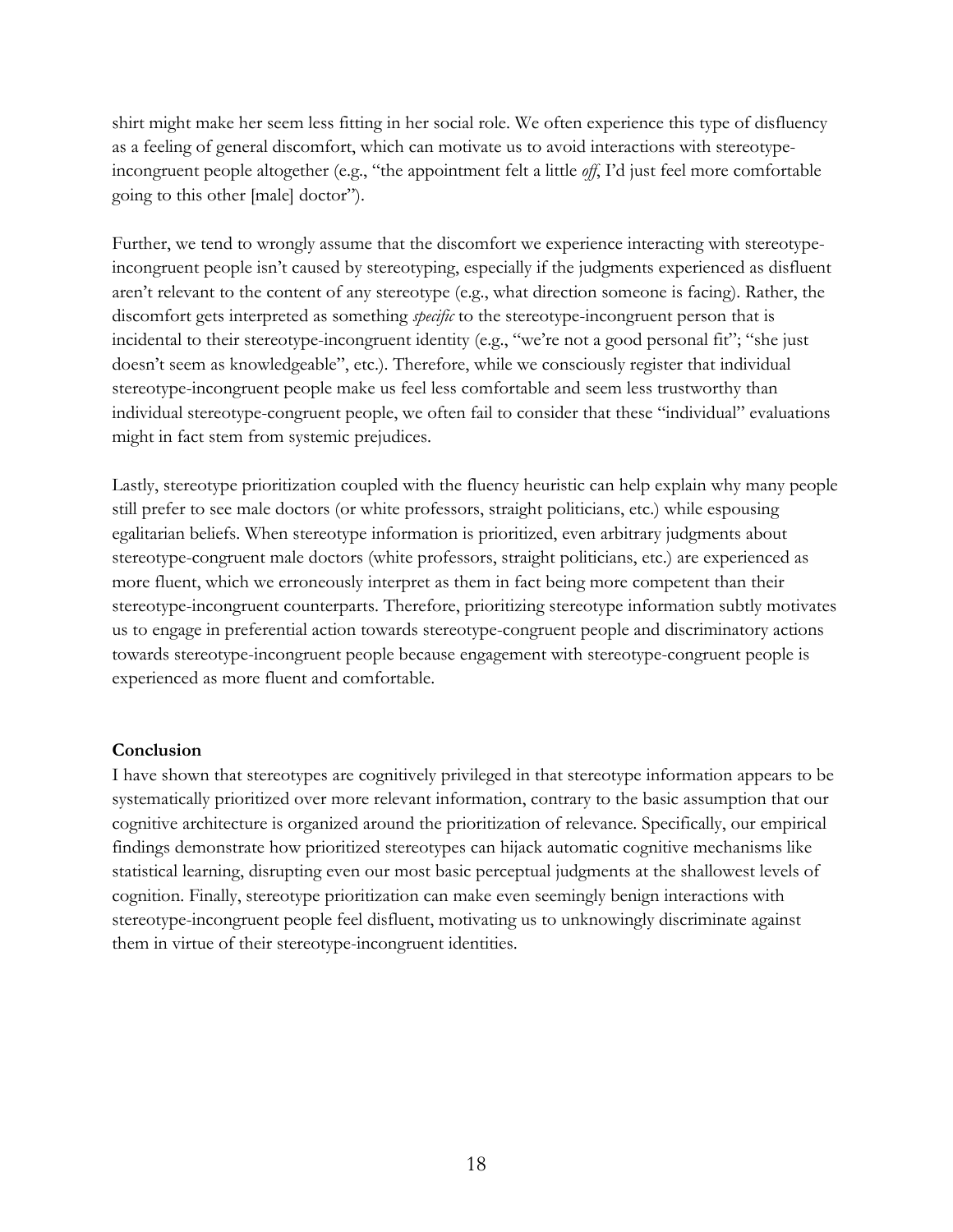#### **Bibliography**

Aiden, H. S., & McCarthy, A. (2014). Current attitudes towards disabled people. *Scope*. http://www.scope.org.uk/About-Us/Media/Press-releases/May-2014/New-research-Majority-of-Brits-uncomfortable-talki

American Academy of Pediatrics. *Periodic Survey of Fellows*. Available at: http://www.aap.org/research/periodicsurvey/. Accessed Sept 19, 2020.

Apps, M., McKay, R., Azevedo, R. T., Whitehouse, H., & Tsakiris, M. (2018). Not on my team: Medial prefrontal cortex responses to ingroup fusion and unfair monetary divisions. *Brain and Behavior, 8(8)*, e01030.

Attardo S. (2016). Context as relevance-driven abduction and charitable satisficing. *Frontiers in Psychology, 7*, 305.

Bauer, P. J. (1993). Memory for gender-consistent and gender- inconsistent event sequences by twenty-five-month-old children. *Child Development, 64*, 285–297.

Belle, D., Tartarilla, A., Wapman, M., Schlieber, M. & Mercurio, A. (2021). I can't operate, that boy is my son!": Gender schemas and a classic riddle. *Sex Roles*.

Bendana, J. & Mandelbaum E. (forthcoming). The fragmentation of belief. In *The Fragmented Mind*, eds. Borgoni, C., Kindermann, D. & Onofri A. Oxford: Oxford University Press.

Bian, L., Leslie, S.-J., & Cimpian, A. (2018). Evidence of bias against girls and women in contexts that emphasize intellectual ability. *American Psychologist, 73(9),* 1139–1153.

Bonjour, L. (1985). *The Structure of Empirical Knowledge*. Cambridge, MA: Harvard University Press.

Brosch, T., & Sharma, D. (2005). The role of fear-relevant stimuli in visual search: A comparison of phylogenetic and ontogenetic stimuli. *Emotion, 5(3*), 360–364.

Bublatzky, F., Pittig A., Schupp, H. T., & Alpers, G. W. (2017). Face-to-face: Perceived personal relevance amplifies face processing, *Social Cognitive and Affective Neuroscience, 12(5*), 811–822.

Carrasco, M. (2011). Visual Attention: The past 25 years. *Vision Research, 51(13*), 1484–1525.

Constable, M., Elekes, F., Sebanz, N., & Knoblich, G. (2019). Relevant for us? We-prioritisation in cognitive processing. *Journal of Experimental Psychology: Human Perception and Performance, 45(12)*, 1549– 1561.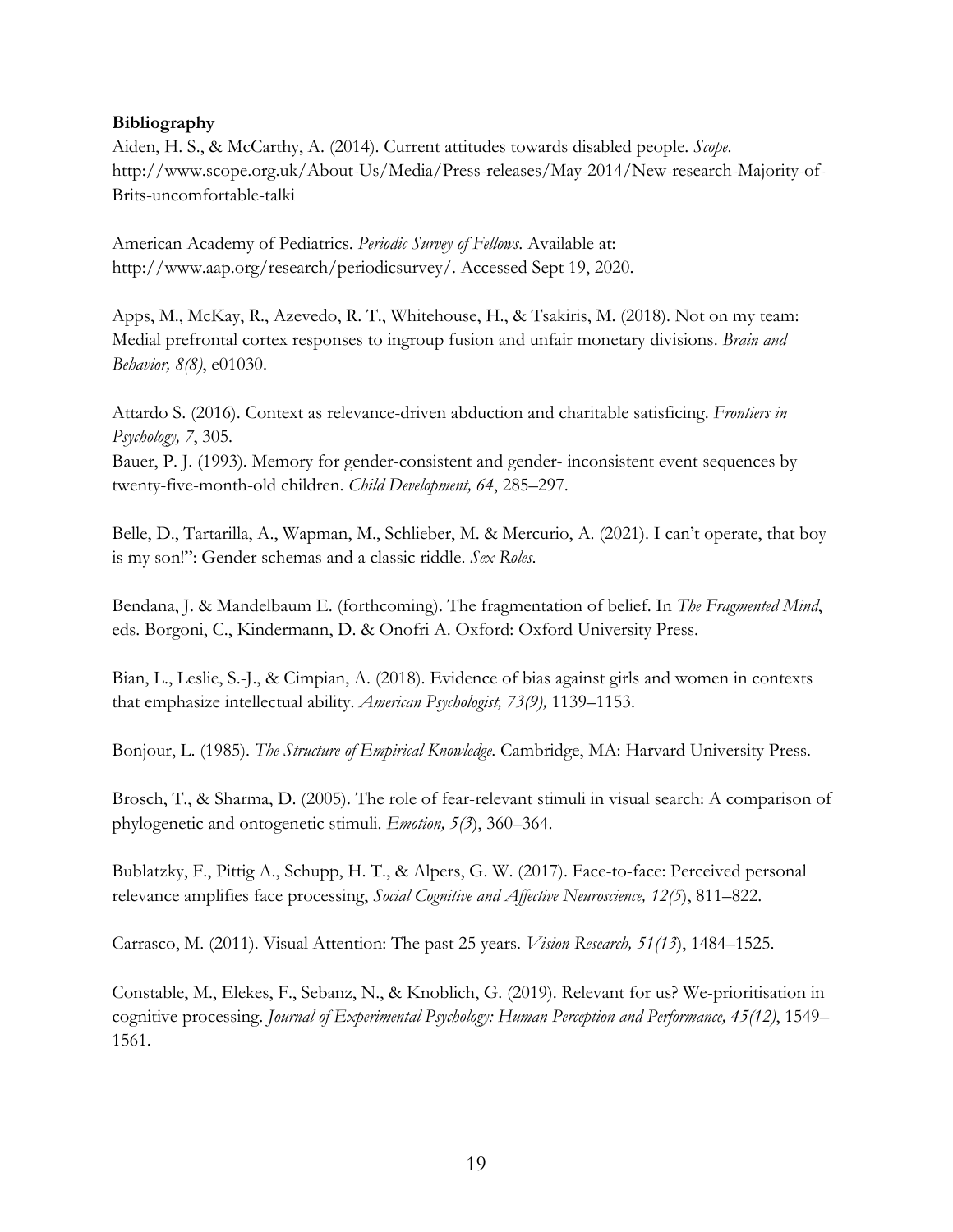Cox, W. T. L. & Devine, P. G. (2015). Stereotypes possess heterogeneous directionality: A theoretical and empirical exploration of stereotype structure and content. *PLoS One, 10(3*), e0122292.

Dennett, D. (1978), *Brainstorms*, Cambridge: MIT Press.

Dotsch, R., Hassin, R. & Todorov, A. (2017). Statistical learning shapes face evaluation. Nature Human Behavior 1, 0001.

Dovidio, J. F., Hewstone, M., Glick P., & Esses V. M. (2010). Stereotyping and discrimination: Theoretical and empirical overview. In *The SAGE Handbook of Prejudice, Stereotyping and Discrimination*, eds. J. Dovidio, M. Hewstone, P. Glick, & V. Esses. London: SAGE Publications Ltd., 3–28.

Early, A. & Chaiken, S. (1998). Attitude structure and function. In *The Handbook of Social Psychology*, eds. D. Gilbert, S. Fiske, & G. Lindzey. New York: Oxford University Press, 269–322.

Egan. A. (2008). Seeing and believing: Perception, belief formation and the divided mind. *Philosophical Studies, 140(1)*, 47-63.

Elga, A. & Rayo A. (forthcoming). Fragmentation and information access. In *The Fragmented Mind*, eds. Borgoni, C., Kindermann, D. & Onofri A. Oxford: Oxford University Press.

Fiske, S., & Taylor, S. (1984). *Social Cognition*. New York: McGraw Hill.

Fodor, J. A. (1983). *The Modularity of Mind*. Cambridge: MIT Press.

Fodor, J. A. (1987). Modules, frames, fridgeons, sleeping dogs, and the music of the spheres. In *The Robot's Dilemma: The Frame Problem in Artificial Intelligence*, ed. Pylyshyn, Z. W., New York: Ablex.

Glaeser, E. (2005). The political economy of hatred. Quarterly Journal of Economics, 120, 45–86. Hamlin, J. K., Wynn, K., & Bloom, P. (2007). Social evaluation by preverbal infants. *Nature, 450(7169*), 557-559.

Hilton, J. L. & von Hippel, W. (1996). Stereotypes. *The Annual Review of Psychology, 47*, 237–271.

Iyengar, S. & Lepper, M. (2000). When choice is demotivating: Can one desire too much of a good thing? *Journal of Personality and Social Psychology, 79(6*), 995–1006.

Jackson, L. M. (2020). *The Psychology of Prejudice: From Attitudes to Social Action* (2nd ed.). American Psychological Association.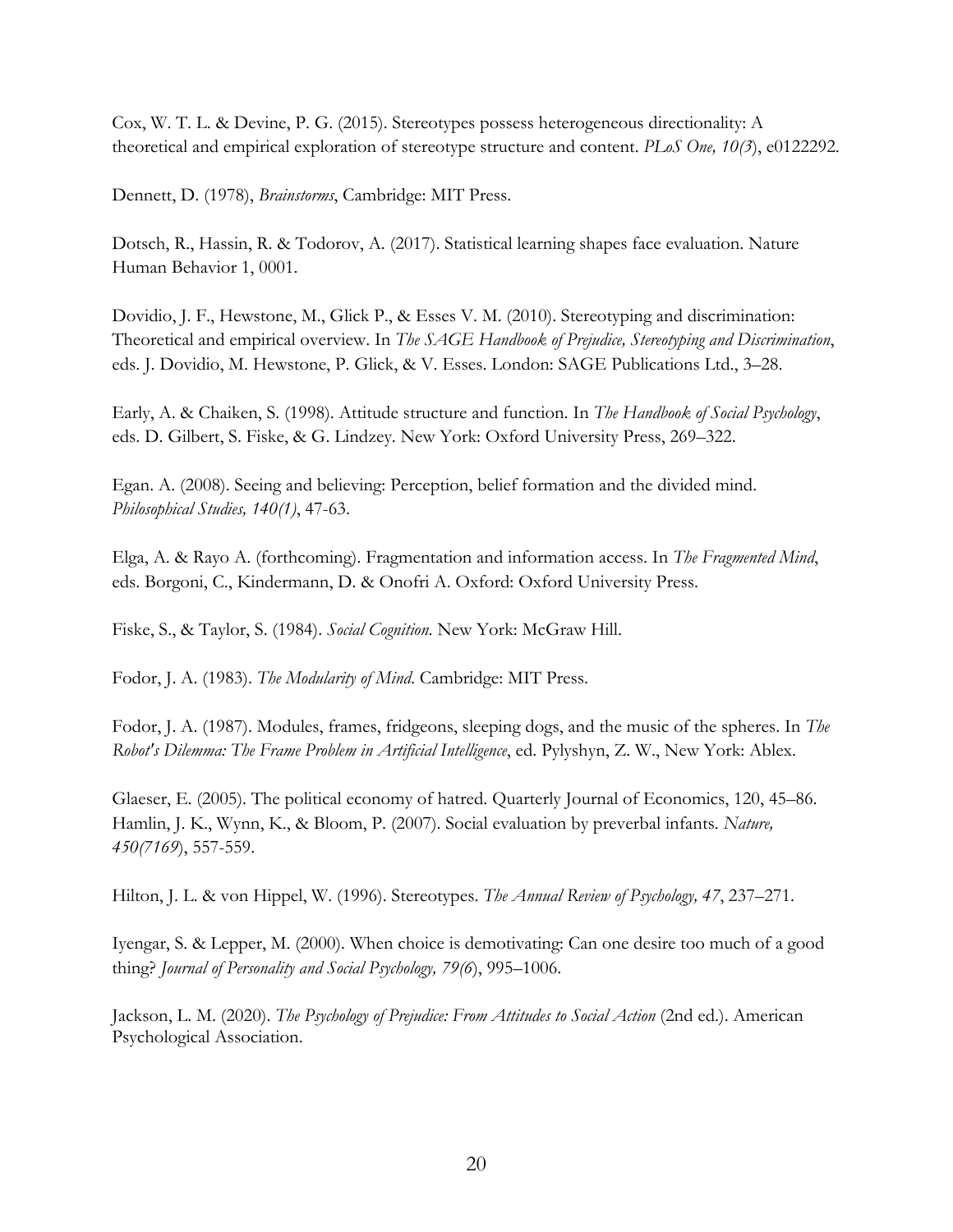Judd, C. M., Park, B., Ryan, C. S., Brauer, M., & Kraus, S. (1995). Stereotypes and ethnocentrism: Diverging interethnic perceptions of African American and White American youth. *Journal of Personality and Social Psychology, 69*, 460–481.

Jussim, L., Crawford, J. T., & Rubinstein, R. S. (2015). Stereotype (In)Accuracy in Perceptions of Groups and Individuals. *Current Directions in Psychological Science, 24(6*), 490–497.

Kahneman, D. (2003). A perspective on judgment and choice: Mapping bounded rationality. *American Psychologist, 58(9*), 697–720.

Kanwisher, N., & Yovel, G. (2006). The fusiform face area: a cortical region specialized for the perception of faces. *Philosophical transactions of the Royal Society of London. Series B, Biological sciences, 361(1476*), 2109–2128.

Lewis, D. (1982). Logic for equivocators. *Noûs*, *16(3*), 431–441.

Lyons, J. (2005). Perceptual belief and nonexperiential looks. *Philosophical Perspectives, 19*, 237–256.

Mandelbaum, E. (2018). Seeing and conceptualizing: Modularity and the shallow contents of perception. *Philosophy and Phenomenological Research, 97*, 267–283.

Mandelbaum, E. (2016). Attitude, Inference, Association: On the Propositional Structure of Implicit Bias. Noûs, *50*, 629–658.

Monroy C., Meyer M., Gerson S., Hunnius S. (2017). Statistical learning in social action contexts. *PLoS ONE 12(5*), e0177261.

Oppenheimer, D. (2005). Consequences of erudite vernacular utilized irrespective of necessity: problems with using long words needlessly. *Applied Cognitive Psychology, 20(2*), 139–156.

Petty, R. E. & Wegener, D. T. (1998). Attitude change: Multiple roles for persuasion variables. In *The Handbook of Social Psychology*, eds. D. Gilbert, S. Fiske, & G. Lindzey. New York: Oxford University Press, 323–390.

Potter M. C., Wyble B., Hagmann C. E., & McCourt E. S. (2014). Detecting meaning in RSVP at 13 ms per picture. *Attention Perception Psychophysics, 76(2*), 270–279.

Quilty-Dunn, J. (2019). Reid's doxastic theory of perception. *Philosophers Imprint, 19(31*), 1–11.

Quilty-Dunn, J., Mandelbaum, E. (2018). Against Dispositionalism: Belief in Cognitive Science. *Philosophical Studies 175*, 2353–2372.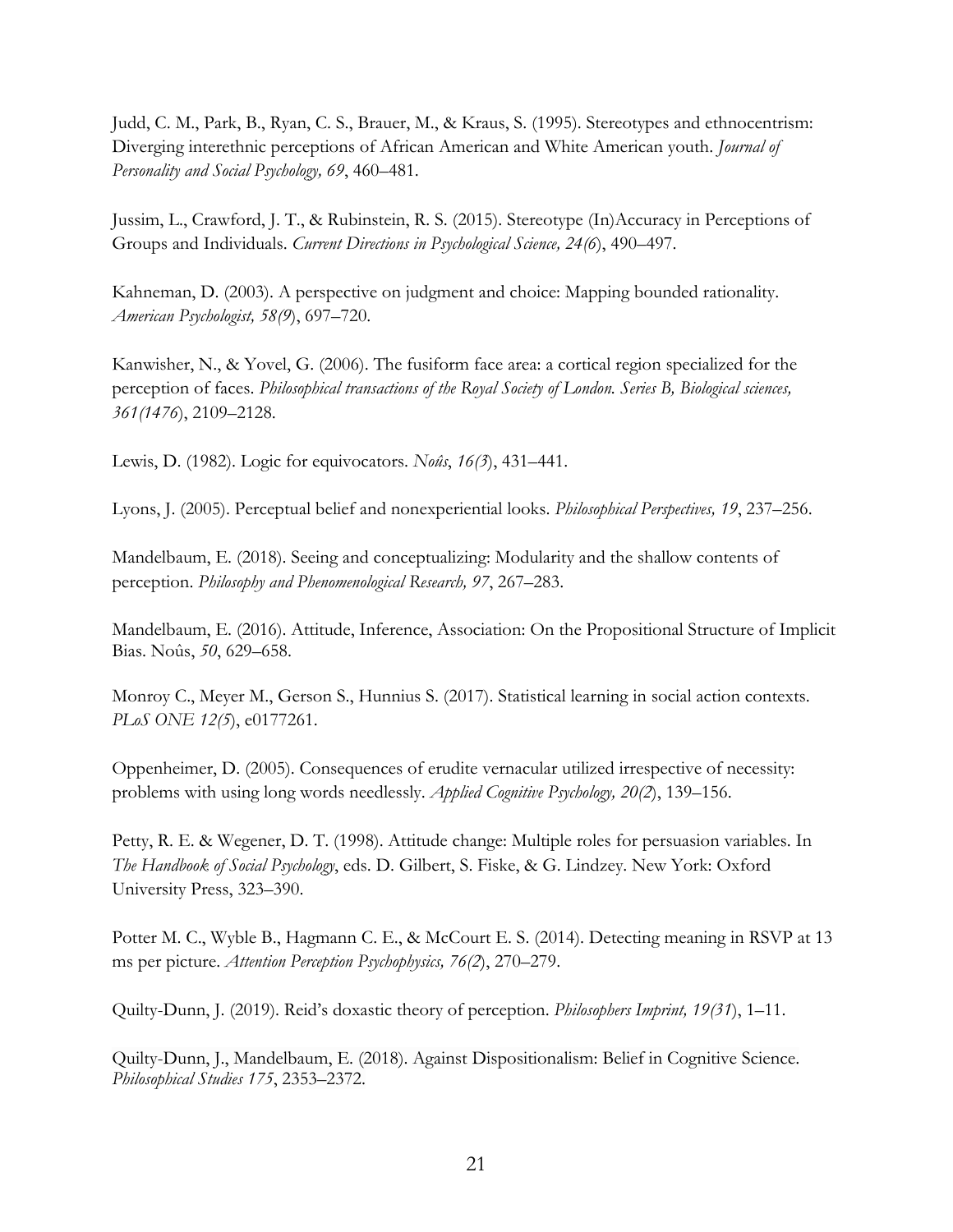Reber, R., & Schwarz, N. (1999). Effects of perceptual fluency on judgments of truth. *Consciousness and Cognition: An International Journal, 8(3*), 338–342.

Romberg, A. R., & Saffran, J. R. (2010). Statistical learning and language acquisition. *Wiley interdisciplinary Reviews: Cognitive Science, 1(6*), 906–914.

Ruble, D N.., Martin, C., & Berenbaum, S. (2006). Gender development. In *Handbook of Child Psychology: Vol. 3. Social, Emotional, and Personality Development*, ed. N. Eisenberg. Hoboken, NJ: Wiley, 858–932.

Saffran, J., Aslin, R., & Newport, E. (1996). Statistical learning by 8-month-old infants. *Science, 274(5294*), 1926–1928.

Saxe R., & Kanwisher N. (2003). People thinking about thinking people. The role of the temporoparietal junction in "theory of mind". *Neuroimage. 19(4*), 1835–1842.

Schneider, D. J. (2004). *The Psychology of Stereotyping*. New York: Guilford Press.

Schröder T., Rogers K. B., Ike S., Mell J. N., & Scholl W. (2013). Affective Meanings of Stereotyped Social Groups in Cross-Cultural Comparison. *Group Processes & Intergroup Relations*. *16(6*), 717–733.

Schwarz, N., Bless, H., Strack, F., Klumpp, G., Rittenauer-Schatka, H., & Simons, A. (1991). Ease of retrieval as information: Another look at the availability heuristic. *Journal of Personality and Social Psychology, 61(2*), 195–202.

Seigel, S. (2017). *The Rationality of Perception*. Oxford: Oxford University Press.

Simon, H. (1957). Models of Man; Social and Rational. Oxford: Wiley.

Smiley, C., & Fakunle, D. (2016). From "brute" to "thug:" the demonization and criminalization of unarmed Black male victims in America. *Journal Of Human Behavior In The Social Environment, 26(3-4)*, 350–366.

Spelke E. S., & Kinzler K. D. (2007). Core knowledge. *Developmental Science,10(1*), 89–96.

Sperber, D., & Wilson, D. (1995). *Relevance: Communication and Cognition (2nd ed.)*. Oxford: Blackwell Publishing.

Sperber, R., McCauley, C., Ragain, R.D. et al. (1979). Semantic priming effects on picture and word processing. *Memory & Cognition, 7*, 339–345.

Stalnaker, R. (1984). *Inquiry*. Cambridge: MIT Press.